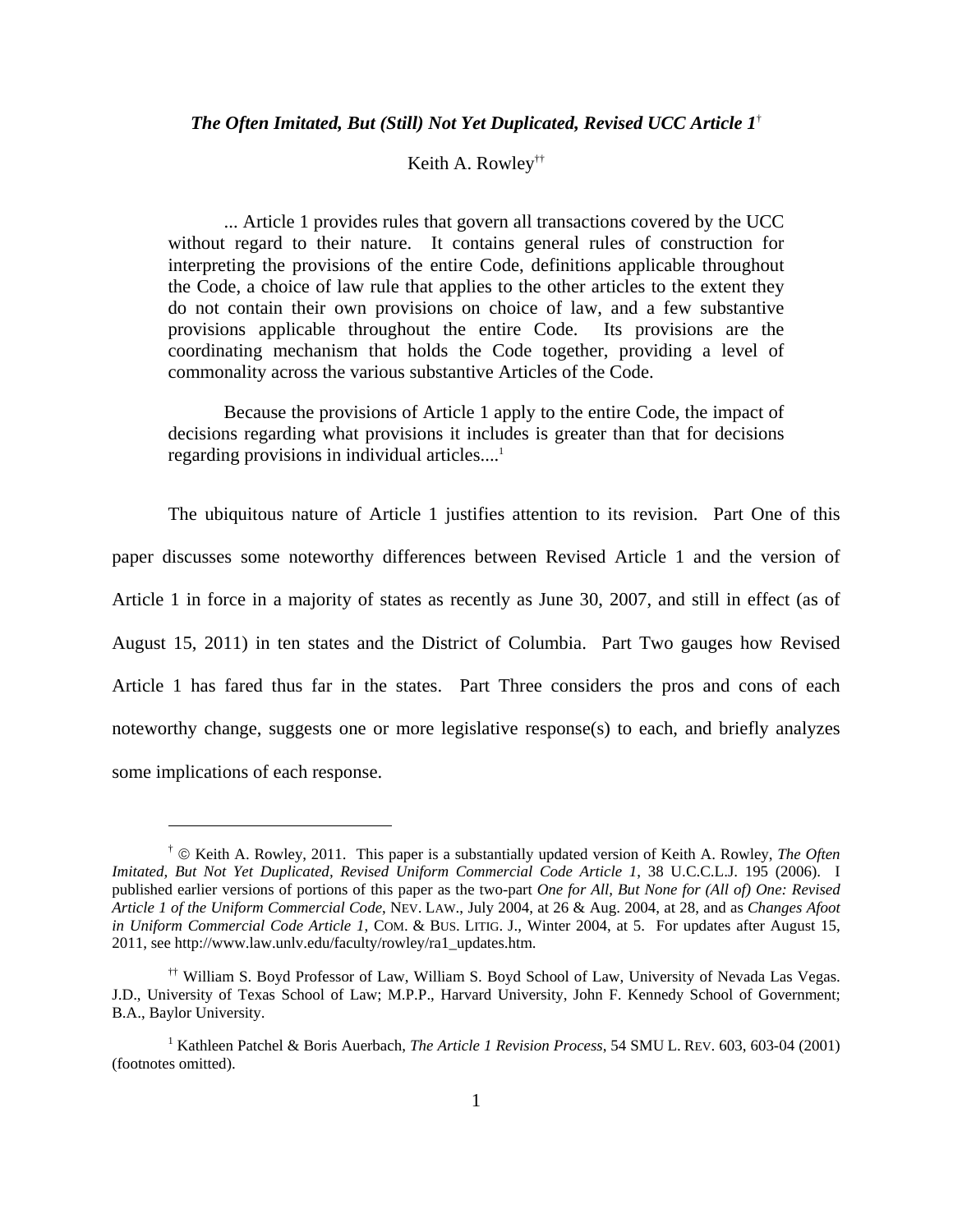# **I. Noteworthy Changes in Revised Article 1**

There are three noteworthy differences between the current official version of Revised Article 1 and the pre-revised version still in effect in sixteen states and the District of Columbia. First, Revised Article 1 expressly narrows its own scope, so that it applies only to transactions governed by another article of the Code. Second, Revised Article 1 – together with its conforming amendments to Articles 2 and 2A – applies the same good faith standard to merchants and non-merchants. Third, Revised Article 1 extends the relevance of course of performance evidence to all agreements governed by the Code. Until mid- $2008$ , a fourth – and the most controversial – difference was that Revised Article 1 purported to allow the parties in any non-consumer transaction to choose the law of any state to govern their transaction, without regard to any relationship between that state and either the parties or the transaction.

# **A. The Scope of Revised Article 1**

Unlike pre-revised Article 1, which contains no explicit scope provision, Section  $R1-102^3$ states that Revised Article 1 only "applies to a transaction to the extent that it is governed by another article of [the Code]."4 In other words, if a transaction does not fall within the scope of Article 2, 2A, 3, 4, 4A, 5, 6 (where still in force), 7, 8, or 9, it is not subject to Revised Article 1.

<sup>&</sup>lt;sup>2</sup> *See infra* note 28 and accompanying text.

 $3$  For ease of reference, from this point forward, all citations in the text and notes to Revised Article 1 are in the form of "U.C.C. § R1-…" or "Section R1-...." All citations in the text and notes to pre-Revised Article 1 are in the form of "U.C.C. § 1-…" or "Section 1-...." The uniform version of Revised Article 1 can be found in its entirety, with official comments and annotations, in *Uniform Laws Annotated*, 1 U.L.A. 5-52 & S4-S41 (2004 & Supp. 2011), as can the uniform version of pre-Revised Article 1, with its official comments and annotations, 1 U.L.A. 69-352 & S44-59 (2004 & Supp. 2011).

 $4$  U.C.C. § R1-102.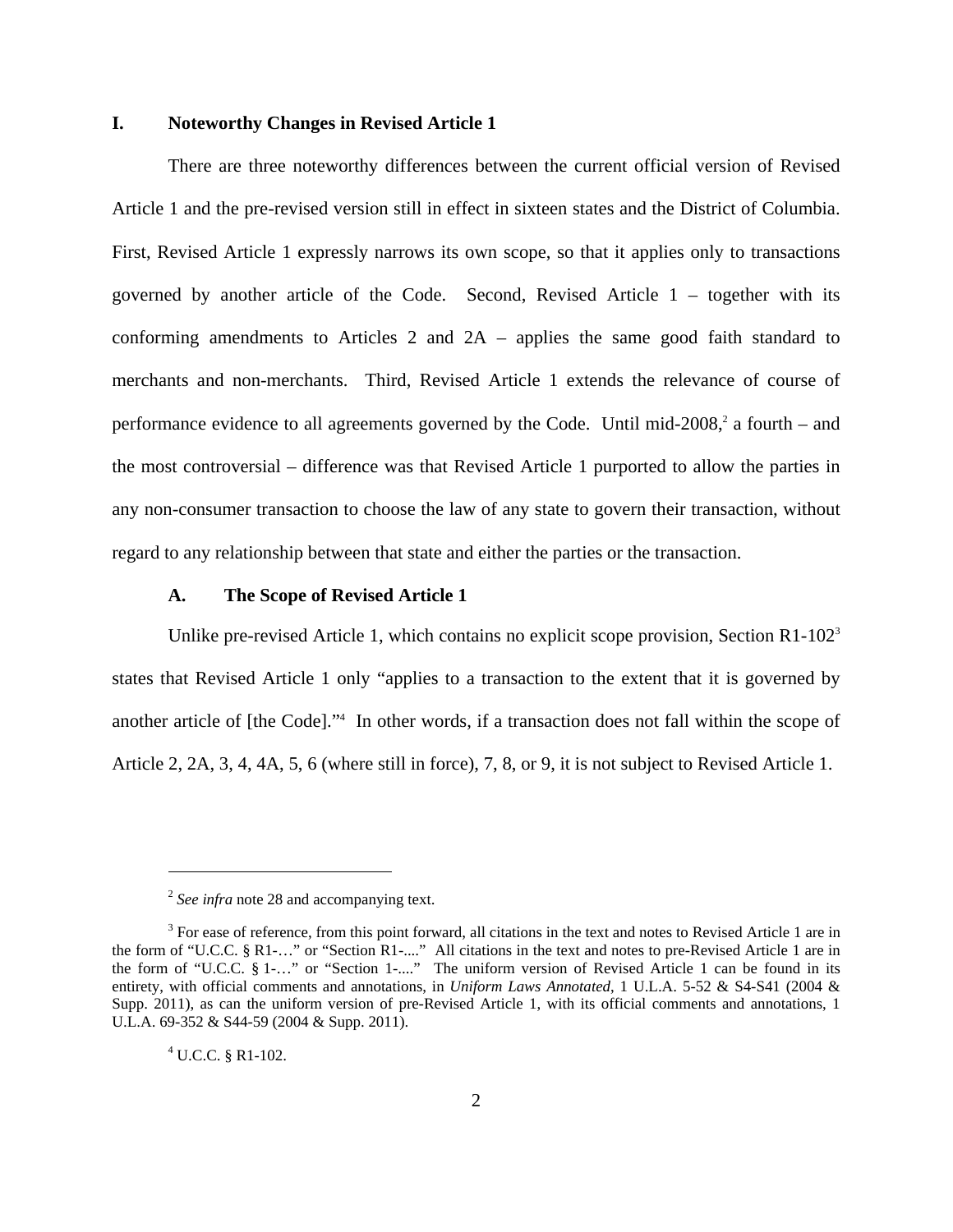This is a departure from pre-revised Article 1, notwithstanding its drafters' claim that Section R1-102 merely "makes clear what has always been the case – the rules in Article 1 apply [only] to transactions ... governed by one of the other articles of the Uniform Commercial Code."5 Pre-revised Section 1-206 requires a signed writing evidencing a contract (other than a security agreement) for the sale of personal property (other than goods and investment securities) if a party wishes to enforce that contract "beyond \$5,000 in amount or value of remedy."6 The Official Comment to pre-revised Section 1-206 and numerous court decisions recognize that prerevised Section 1-206 – and, by extension, the rest of Article 1 – applies to, *inter alia*, sales of intellectual property rights,<sup>7</sup> goodwill and other intangibles included in the sale of a going business concern,<sup>8</sup> franchise rights,<sup>9</sup> "choses in action,"<sup>10</sup> and other forms of intangible personal property not otherwise covered by the Code.<sup>11</sup>

 $6$  U.C.C. § 1-206(1)-(2).

1

<sup>7</sup> *See, e.g.*, Grappo v. Alitalia Linee Aeree Italiane, S.p.A., 56 F.3d 427, 431 (2d Cir. 1995); Mellencamp v. Riva Music Ltd., 698 F. Supp. 1154, 1163 (S.D.N.Y. 1988).

<sup>8</sup> *See, e.g.*, Olympic Junior, Inc. v. David Crystal, Inc., 463 F.2d 1141, 1143 (3d Cir. 1972); Beldengreen v. Ashinsky, 528 N.Y.S.2d 744, 746-47 (N.Y. Civ. Ct. 1987).

<sup>9</sup> *See, e.g.*, American Buick, Inc. v. General Motors Corp., 66 S.W.3d 51, 60-61 (Mo. Ct. App. 2001).

<sup>10</sup> *See, e.g.*, Sel-Lab Mktg., Inc. v. Dial Corp., 48 UCC Rep. Serv. 2d 482, 485-86 (S.D.N.Y. 2002) (right of first refusal); *see also In re* Furst, 914 F. Supp. 734, 737 (D. Mass. 1996) (royalty rights).

<sup>11</sup> *See, e.g.*, FDIC v. Herald Square Fabrics Corp., 439 N.Y.S.2d 944, 951-52 (N.Y. App. Div. 1981) (sale of chattel paper not given as collateral). *See generally* U.C.C. § 1-206 cmt. (stating that Section 1-206's purpose is to "fill the gap" left by statute of frauds provisions elsewhere in the Code – principally "relateling] to the sale of general intangibles").

If this were not the case, there would be scant need for Section 1-206. And, given the choice between construing pre-revised Section 1-206 to apply to transactions not otherwise governed by the Code and construing it to be surplusage, the Uniform Commercial Code's chief architect advocated the former. *See* Karl N. Llewellyn,

<sup>5</sup> *Id.* § R1-102 cmt. 1; *see also* Patchel & Auerbach, *supra* note 1, at 605 (recognizing that, while current Article 1's scope "implicitly ... has always been that it only governs transactions within the scope of other articles of the UCC .... the lack of an express scope provision occasionally caused courts and commentators to express uncertainty about which transactions are governed by its substantive rules").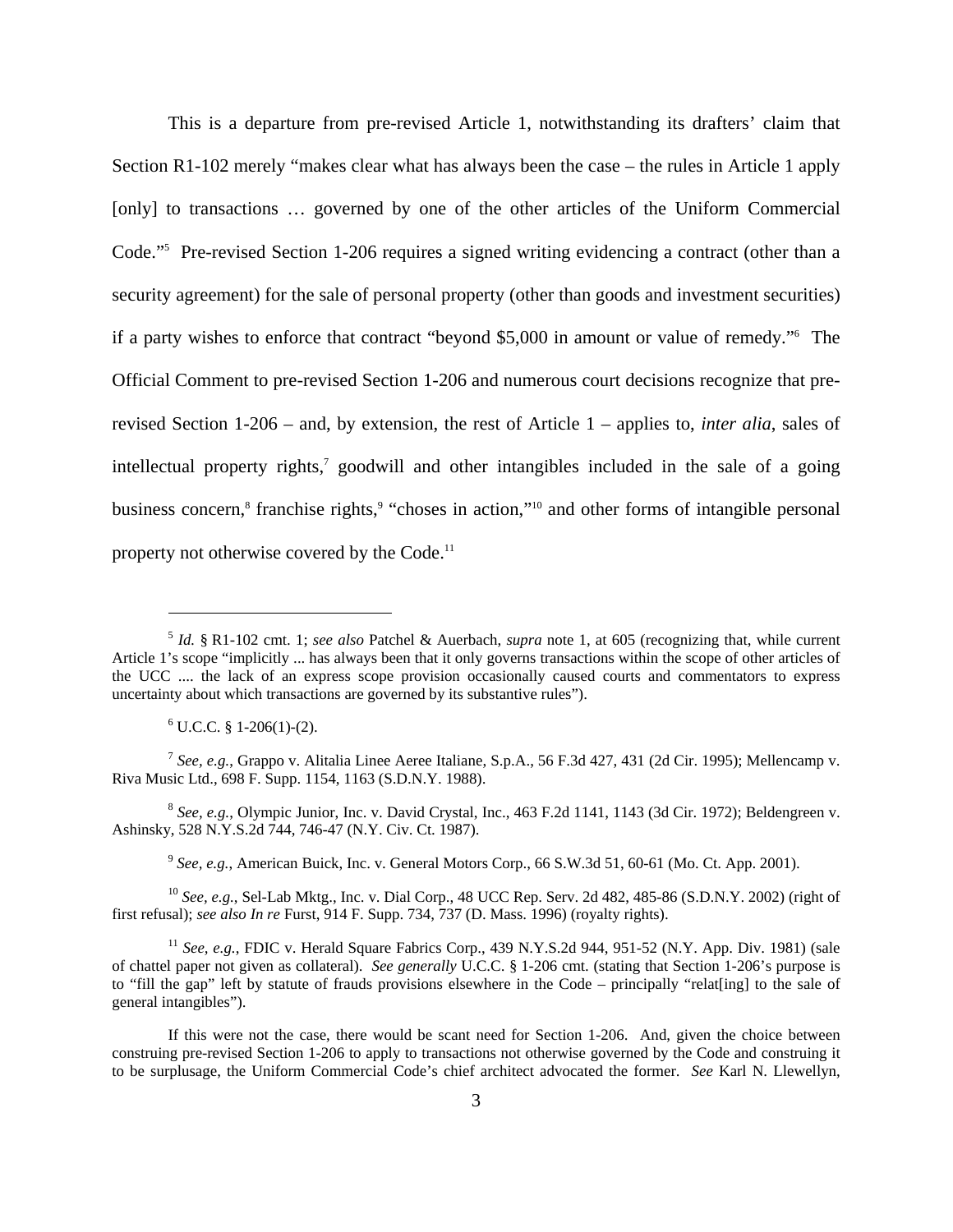# **B. Good Faith Under Revised Article 1**

Both pre-revised and Revised Article 1 impose a duty of good faith performance and enforcement on all parties to any agreement governed by the Code.<sup>12</sup> However, pre-revised Article 1 and Revised Article 1 define "good faith" differently. Pre-revised Section 1-201 defines good faith as "honesty in fact in the conduct or transaction concerned."13 The question under pre-revised Article 1 is whether the person was subjectively truthful and behaved honestly.<sup>14</sup> In addition to this requirement of subjective honesty, Revised Article 1 also requires that every party "observ[e] reasonable commercial standards of fair dealing."15 Thus, Revised Article 1 applies the same standard of good faith to non-merchants that current Articles 2 and 2A apply only to merchants.<sup>16</sup>

<sup>12</sup> *Compare* U.C.C. § 1-203 *with* U.C.C. § R1-304.

 $13$  U.C.C. § 1-201(19).

 $\overline{a}$ 

<sup>14</sup> *See* Margaret L. Moses, *The New Definition of Good Faith in Revised Article 1*, 35 U.C.C.L.J. 47, 48-49 (2002); *see, e.g.*, Rogers v. Ricane Enters., Inc., 930 S.W.2d 157, 175 (Tex. App. 1996) ("[T]he test for good faith, *i.e.*, honesty in fact in the conduct or transaction, is the actual belief of the party in question, not the reasonableness of the belief." (citing La Sara Grain Co. v. First Nat'l Bank of Mercedes, 673 S.W.2d 558, 563 (Tex. 1984)); Town & Country State Bank of Newport v. First State Bank of St. Paul, 358 N.W.2d 387, 392 (Minn. 1984) (holding that U.C.C. § 1-201(19) imposes "a subjective test, requiring honesty of intent rather than absence of circumstances which would put an ordinarily prudent holder on inquiry." (quotation omitted)).

<sup>15</sup> U.C.C. § R1-201(b)(20) ("Good faith' ... means honesty in fact and the observance of reasonable commercial standards of fair dealing.").

<sup>16</sup> *Compare* U.C.C. § 2-103(1)(b) ("Good faith' in the case of a merchant means honesty in fact and the observance of reasonable commercial standards of fair dealing in the trade.") *and id.* § 2A-103(3) (incorporating § 2-103's good faith standard by reference) *with id.* § 1-201(19) ("'Good faith' means honesty in fact in the conduct or transaction concerned."); *see, e.g.*, Ledbetter v. Darwin Dobbs Co., 473 So. 2d 197, 201 (Ala. Civ. App. 1985); Hammer v. Thompson, 129 P.3d 609, 617 (Kan. Ct. App. 2006) (both recognizing that Article 2 holds merchants to a higher standard of good faith than Article 1 holds nonmerchants). *See generally* Moses, *supra* note 14, at 51-52.

*Remarks on the Theory of Appellate Decision and the Rules or Canons About How Statutes are to be Construed*, 3 VAND. L. REV. 395, 400 (1950) ("If a statute is to make sense, it must be read in the light of some assumed purpose. A statute merely declaring a rule, with no purpose or objective, is nonsense.").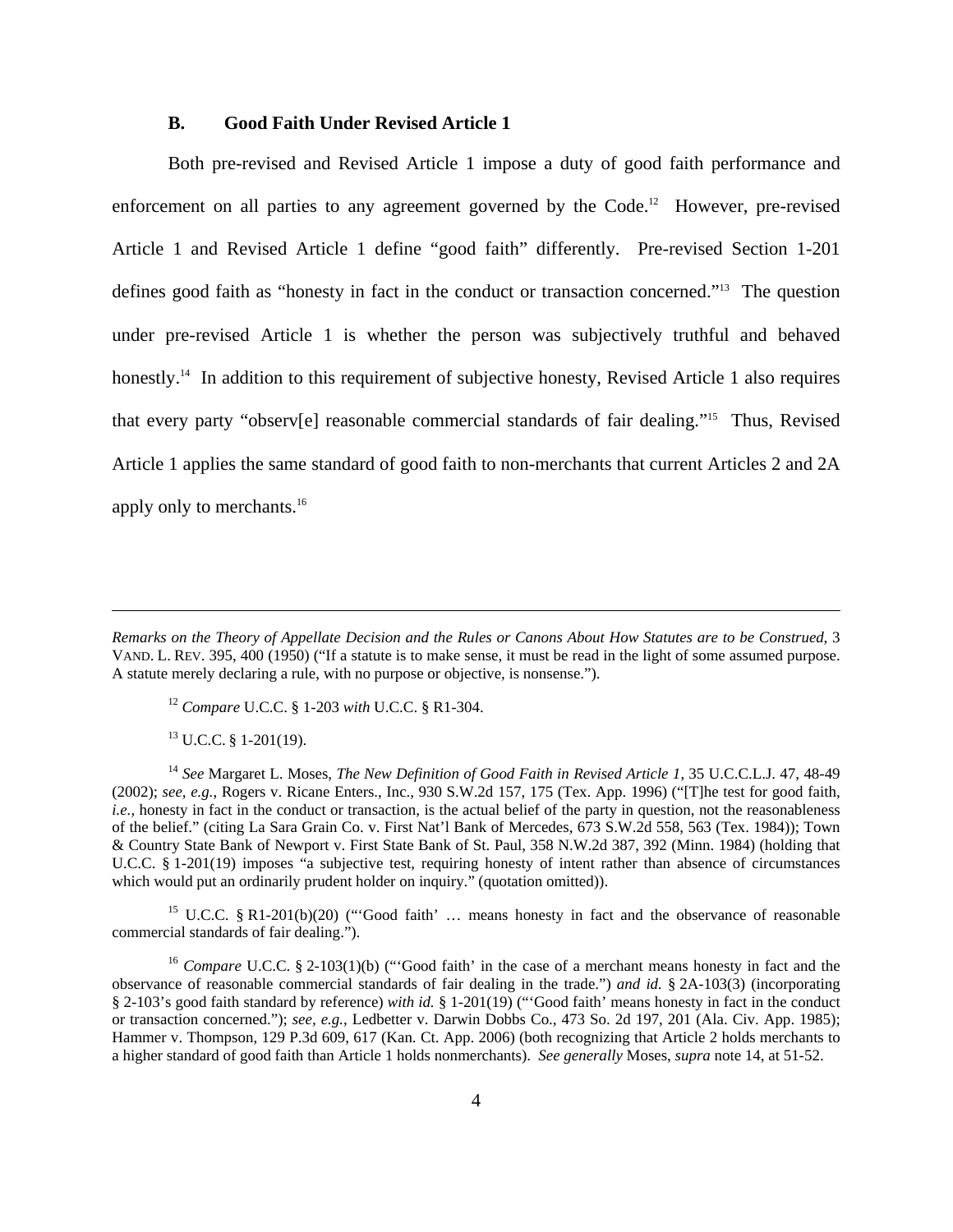Suppose I sign a contract to purchase a home spa from my local Sears store and that I further agree to make monthly payments for a fixed term, to maintain the spa for the duration of the payment period, and to promptly notify Sears of any non-routine maintenance needs that arise for the duration of the express warranty that is part of the sales agreement. Under Revised Article 1, not only must Sears (the merchant seller) observe reasonable commercial standards of fair dealing, so must I (the non-merchant buyer) – even though I may have no reason to know reasonable commercial standards of fair dealing in the sale and servicing of home spas. If the relevant standards require that I inspect the home spa every few days and I fail to inspect the spa for two weeks because I am on vacation, when I return home and find the spa not working as warranted, am I breaching my duty of good faith by insisting that Sears make good on its warranty? Revised Article 1's reasonable-person-with-knowledge-of-the-trade standard suggests I am in breach.<sup>17</sup>

# **C. Course of Performance Under Revised Article 1**

The text of pre-revised Article 1 refers to course of performance only as one possible element of an "agreement."18 Otherwise, Articles 2 and 2A define and operationalize course of performance.19 As a result, there has been some uncertainty about what role course of

<sup>&</sup>lt;sup>17</sup> See generally Moses, *supra* note 14, at 50-51 (reaching a similar conclusion juxtaposing the "honesty in fact" test of former U.C.C. Article 3 with the "honesty in fact and ... observance of reasonable commercial standards of fair dealing" test of current U.C.C. § 3-103(1)(d)). If I am in breach, my breach will not give Sears independent grounds to recover from me, but it may well give Sears a defense to excuse it from liability for its breach of warranty. *See* U.C.C. § R1-304 cmt. 1; *see also* Moses, *supra* note 14, at 48 n.6.

 $18$  U.C.C. § 1-201(3). The official comments to a few sections of current Article 1 mention course of performance; but, they generally do so in the context of discussing the meaning of "agreement," *see* U.C.C. §§ 1- 102 cmt. 2 & 1-204 cmt. 2; and, like the definition of "agreement," they refer the reader seeking the meaning of "course of performance" to U.C.C. § 2-208, *see* U.C.C. §§ 1-102 cmt. 2 & 1-205 cmt. 2.

<sup>19</sup> *See id.* §§ 2-208 & 2A-207.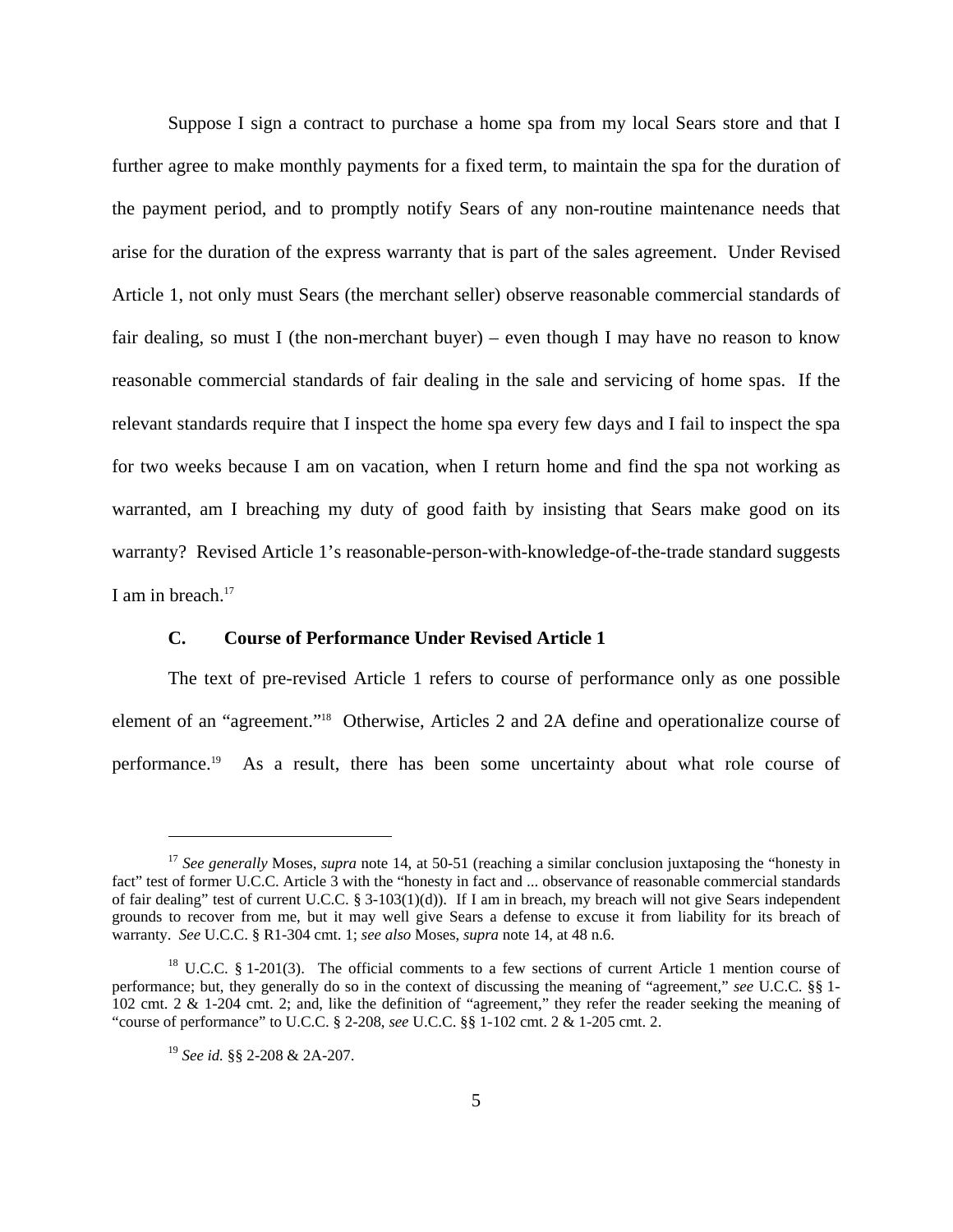performance plays in transactions governed by Article 3, 4, 4A, 5, 6, 8, or  $9^{20}$  and how course of performance fits into the hierarchy set forth in pre-revised Section 1-205.<sup>21</sup> Revised Article 1 resolves any uncertainty by defining course of performance and fixing its position in the hierarchy of express and implied terms of any agreement governed by the Code.<sup>22</sup>

# **D. Choice of Law Under Revised Article 1**

 $\overline{a}$ 

Both pre-revised and Revised Article 1 empower the parties to agree on governing law, subject to certain limitations. Where pre-revised and Revised Article 1 parted ways until mid-2008 was that pre-revised Article 1 requires the parties to choose the law of a jurisdiction that is reasonably related to the transaction;<sup>23</sup> whereas Revised Article 1, as the ALI and NCCUSL

22 U.C.C. § R1-303(a), (d) & (e). *See generally* Patchel & Auerbach, *supra* note 1, at 610 ("Although the comments to pre-revision Section 1-205 refer to course of performance, the section itself deals with only course of dealing and usage of trade. The Revision remedies this omission by adding course of performance to course of dealing and usage of trade as relevant in ascertaining the meaning of the parties' agreement and supplementing its express terms." (footnote omitted)).

<sup>20</sup> *Compare, e.g.*, National Livestock Credit Corp. v. Schultz, 653 P.2d 1243 (Okla. Ct. App. 1982) (affirming the trial court's resort to course of performance evidence in resolving a dispute governed by Article 9) with, e.g., Universal C.I.T. Credit Corp. v. Middlesboro Motor Sales, Inc., 424 S.W.2d 409, 411 (Ky. 1968) ("[U.C.C. § 2-208] deals with sales only. As to secured transactions the code apparently does not contain a rule for varying the contract by performance.").

<sup>21</sup> *See* U.C.C. § 1-205(4); *see, e.g.*, Farmers State Bank v. Farmland Foods, 402 N.W.2d 277, 281 (Neb. 1987) ("[P]ostagreement course of performance is not governed by § 1-205(4)."). *See generally* David Frisch & Henry D. Gabriel, *Much Ado About Nothing: Achieving Essential Negotiability in an Electronic Environment*, 31 IDAHO L. REV. 747, 765 n.76 (1995) ("Although the definition of 'agreement' in section 1-201(3) includes usage of trade, course of dealing and course of performance, the definition of course of performance appears in section 2-208 and the concept is conspicuously absent from the interpretational priority set out in section 1-205(4). It is therefore open to question whether course of performance was intended to be part of the definition of agreement when that term appears outside of Article 2." (citations omitted)); Nicholas M. Insua, Note, *Dogma, Paradigm, and the Uniform Commercial Code:* Sons of Thunder v. Borden *Considered*, 31 RUTGERS L.J. 249, 282-83 (1999) ("In contracts for the sale of goods, section 2-208 *adds* 'course of performance' to the agreement confluence, falling between express terms and course of dealing in the 'lexical ordering' created by section 1-205(4)." (emphasis added and footnotes omitted)).

<sup>23</sup> *See* U.C.C. § 1-105(1) ("Except as otherwise provided in this section, when a transaction bears a reasonable relation to this state and also to another state or nation, the parties may agree that the law of this state or of such other state or nation governs their rights and duties.").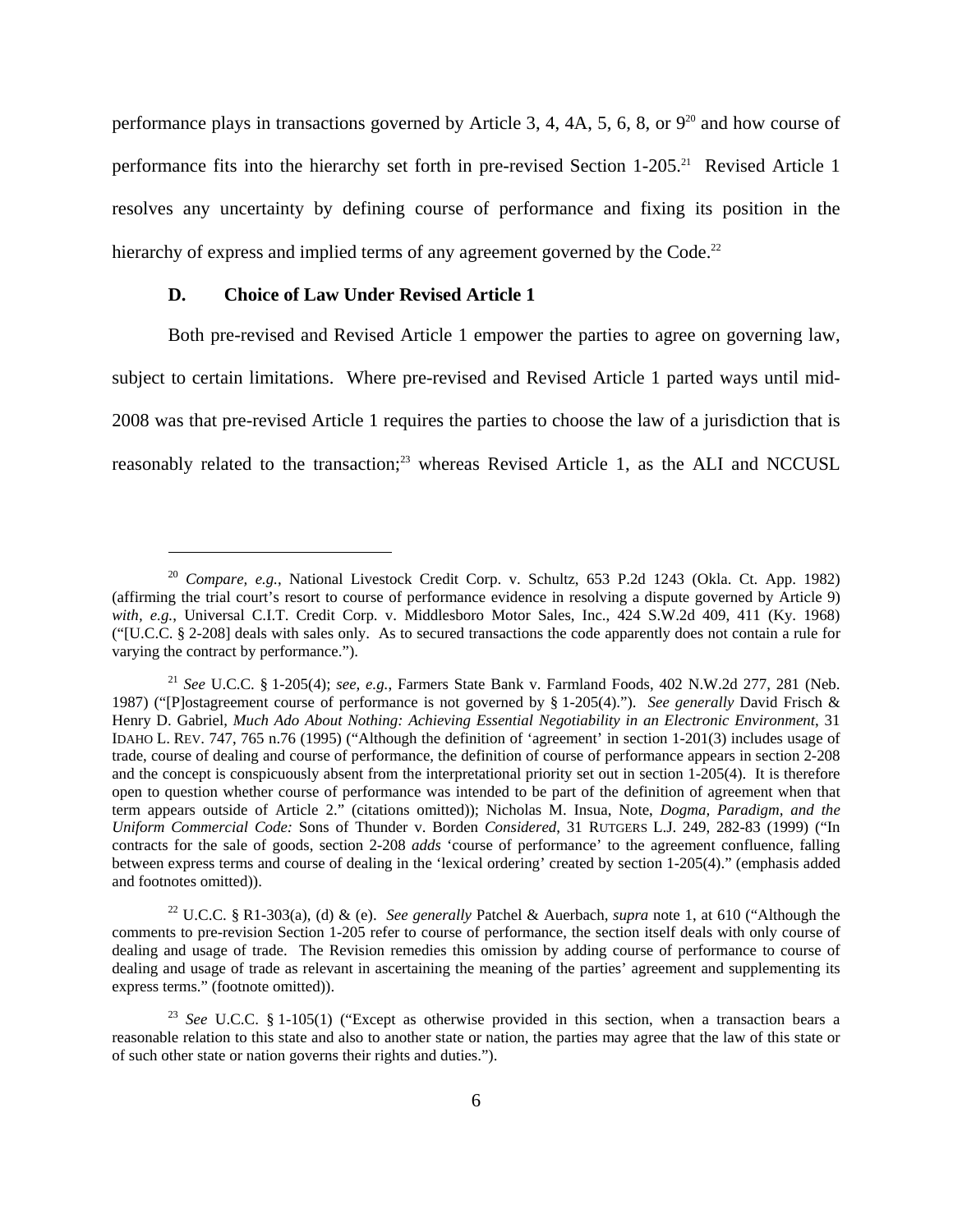originally promulgated it, required no such relationship between the transaction and the chosen jurisdiction, $24$  unless at least one party to the agreement was a consumer.<sup>25</sup>

Under the original version of Revised 1-301, if Sears is headquartered and incorporated in Illinois, I reside in Nevada, and I purchase a home spa from a Sears store in Las Vegas, then a provision in the sales agreement subjecting all disputes to Maine law would not bind me because I am a consumer; but, if Sears purchased the spa for resale from The Wizard of Spas, located in Kansas, and The Wizard of Spas shipped directly to the Las Vegas Sears store, then a similar provision in the Sears-The Wizard of Spas agreement would bind both parties because neither is a consumer.

In so doing, the original version of Revised Article 1 ignored the general tendency of states to allow parties to choose only the law of a jurisdiction bearing some relationship to the parties, the transaction, or both, and then only if the chosen law does not conflict with some fundamental public policy of a state bearing a greater relationship to the dispute than the chosen state.<sup>26</sup> As one leading commentator put it, the original version of R1-301 was "far broader, cover[ed] far more contracts, and (by sheer force of numbers of contracts implicated) [was] less

<sup>&</sup>lt;sup>24</sup> *See* U.C.C. § R1-301(c)(1) (2001) ("Except as otherwise provided in this section .... an agreement by parties to a domestic transaction that any or all of their rights and obligations are to be determined by the law of this State or of another State is effective, whether or not the transaction bears a relation to the State designated.").

<sup>&</sup>lt;sup>25</sup> *See id.* § R1-301(e)(1) ("If one of the parties to a transaction is a consumer,... [a]n agreement referred to in subsection (c) is not effective unless the transaction bears a reasonable relation to the State ... designated.").

<sup>26</sup> *See* RESTATEMENT (SECOND) OF CONFLICT OF LAWS § 187(2) (1969); *see, e.g.*, Sievers v. Diversified Mortgage Investors, 603 P.2d 270, 273 (Nev. 1979) ("Under choice-of-law principles, parties are permitted within broad limits to choose the law that will determine the validity and effect of their contract. The situs fixed by the agreement, however, must have a substantial relation with the transaction, and the agreement must not be contrary to the public policy of the forum." (citations omitted)). *See generally* Richard K. Greenstein, *Is the Proposed U.C.C. Choice of Law Provision Unconstitutional?*, 73 TEMP. L. REV. 1159 (2000).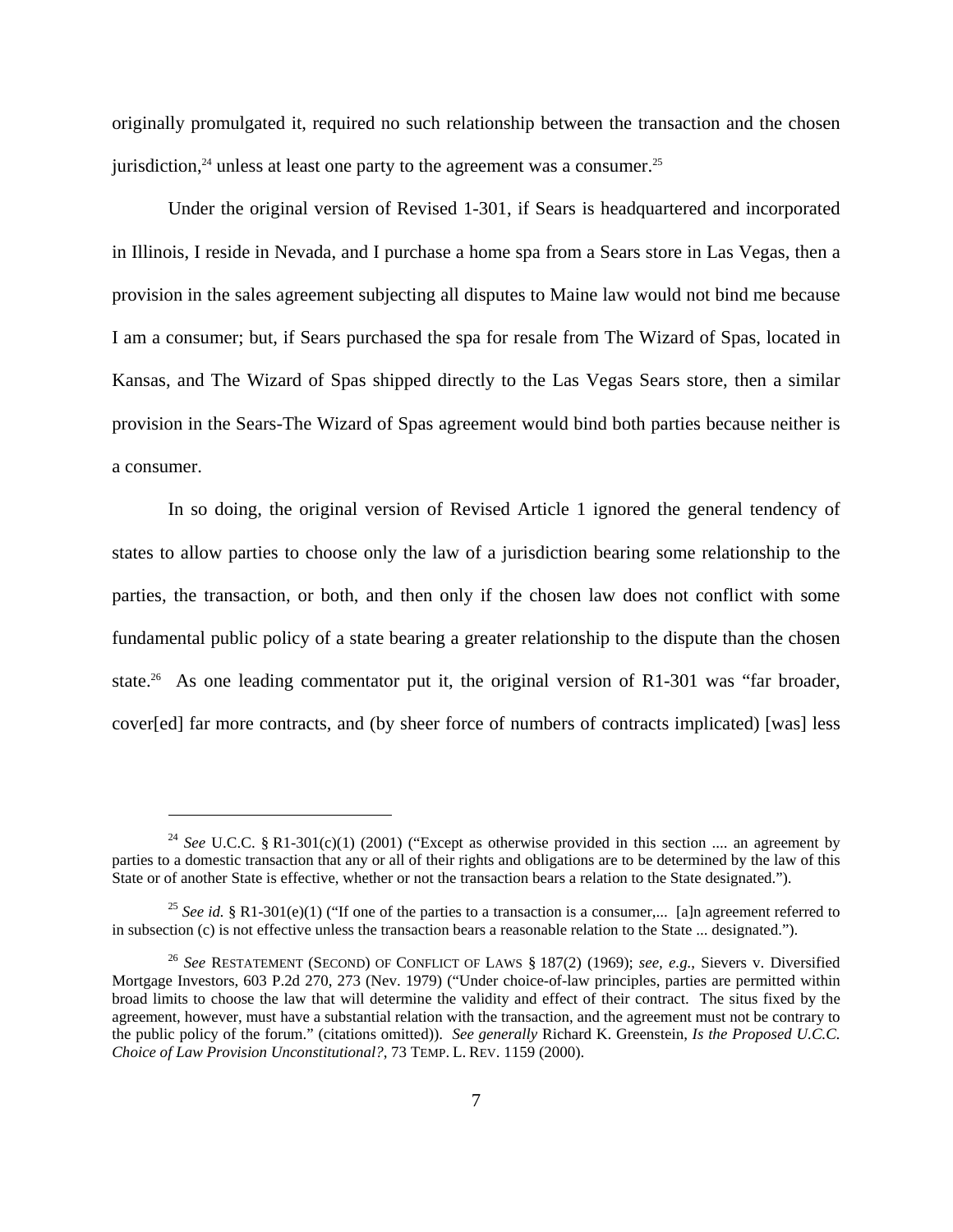deferential to the ordinarily-governing law of other jurisdictions than any widely-known conflict of laws rule[] anywhere."27

In 2008, the ALI and NCCUSL promulgated a substitute Section R1-301, effectively reinstating pre-revised Section 1-105.28 Once again, Article 1 protects both me and The Wizard of Spas from a contractual provision purporting to subject any dispute to the law of Maine, a jurisdiction wholly unrelated to either of our transactions with Sears.

 $\overline{a}$ 

*Id.* at 740-41 (footnotes omitted). Another commentator has argued that state choice-of-law rules should generally defer to the parties' contractual choice of law. *See* Jack M. Graves, *Party Autonomy in Choice of Commercial Law: The Failure of Revised U.C.C. § 1-301 and a Proposal for Broader Reform*, 36 SETON HALL L. REV. 59 (2005).

<sup>27</sup> William J. Woodward, Jr., *Contractual Choice of Law: Legislative Choice in an Era of Party Autonomy*, 54 SMU L. REV. 697, 740 (2001). Professor Woodward cautioned that the original version of R1-301

states a rule for any case subject to the Uniform Commercial Code, unless displaced by a specified provision elsewhere in the UCC. This means that all sales and leases of goods contracts will be covered, as will contracts in all the other areas covered by the Uniform Commercial Code. Thus the provision will be available for a large percentage of the staggeringly large number of commercial contracts formed in our economy every day. There are no size or value limitations. Parties to every commercial contract from the sale to a carpenter of a screwdriver to the largescale business liquidation sale will be able to choose unrelated law to cover their transaction.

<sup>&</sup>lt;sup>28</sup> See Lance Liebman et al., Proposal to Amend Official Text of § 1-301 (Territorial Applicability; Parties' Power to Choose Applicable Law) of Revised Article 1 of the UCC (2008), *available at* http://www.ali.org/doc/ uccamendment.pdf (last visited Aug. 15, 2011).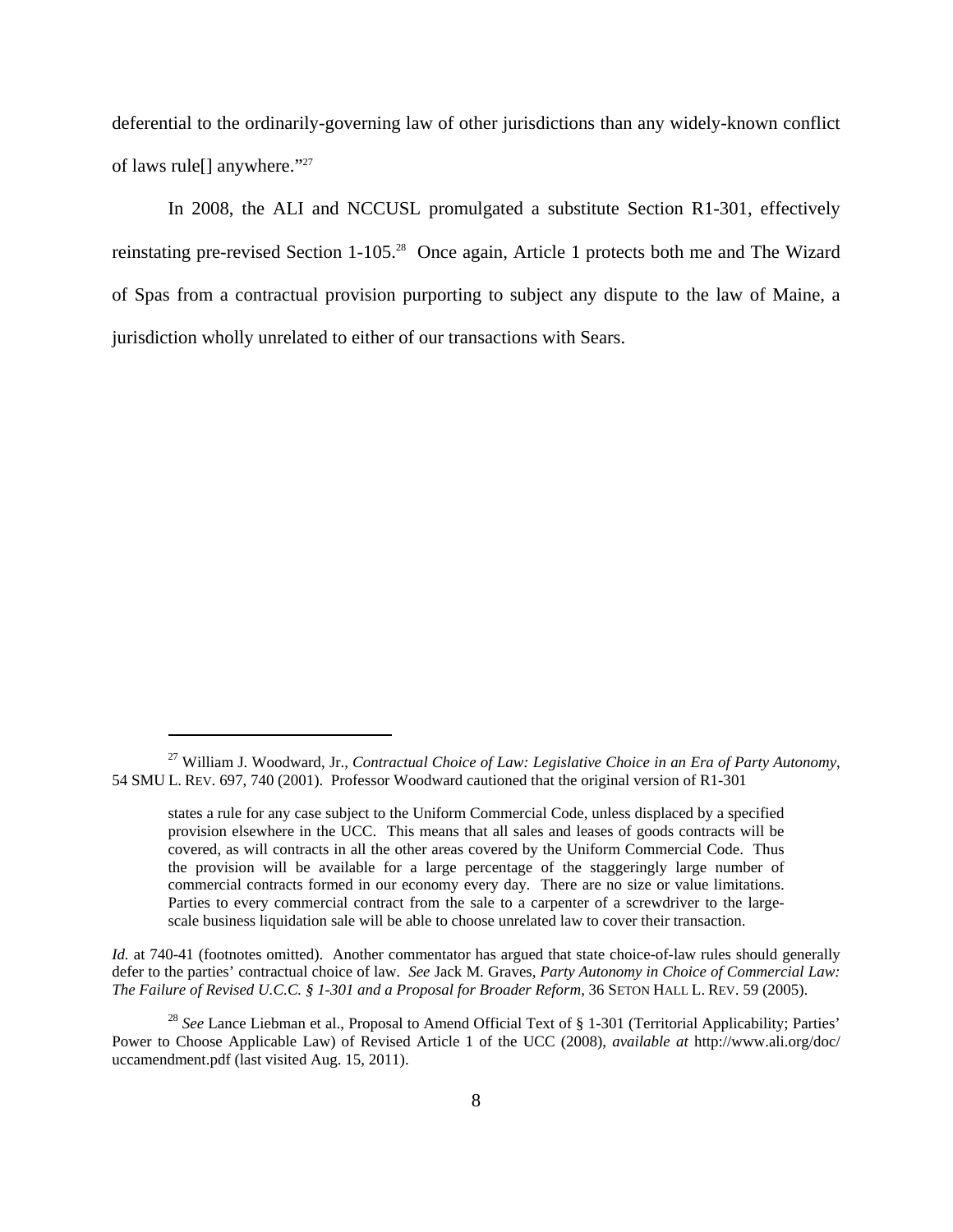# **II. News from the Front: Revised Article 1 in the States**

Since August 1, 2010, Revised Article 1 has been in effect in Alabama,<sup>29</sup> Alaska,<sup>30</sup> Arizona,<sup>31</sup> Arkansas,<sup>32</sup> California,<sup>33</sup> Colorado,<sup>34</sup> Connecticut,<sup>35</sup> Delaware,<sup>36</sup> Florida,<sup>37</sup> Hawaii,<sup>38</sup> Idaho,<sup>39</sup> Illinois,<sup>40</sup> Indiana,<sup>41</sup> Iowa,<sup>42</sup> Kansas,<sup>43</sup> Kentucky,<sup>44</sup> Louisiana,<sup>45</sup> Maine,<sup>46</sup> Minnesota,<sup>47</sup>

<sup>29</sup> ALA. CODE §§ 7-1-101 to 7-1-310 (2006).

1

30 ALASKA STAT. ANN. §§ 45.01.111 to 45.01.310 (West Supp. 2011).

 $31$  ARIZ. REV. STAT. ANN. §§ 47-1101 to 47-1310 (Supp. 2010).

The Arizona Senate considered a Revised Article 1 bill in 2005. *See* http://www.azleg.gov/legtext/47leg/ 1r/bills/sb1234p.pdf (last visited Aug. 15, 2011). However, that bill never emerged from committee. *See* http://www.azleg.state.az.us/FormatDocument.asp?inDoc=/legtext/47leg/1r/bills/sb1234o%2Easp (last visited Aug. 15, 2011). In March 2005, Morton Scult, a partner with Phoenix's Stinson Morrison Hecker LLP and Chair of the State Bar of Arizona Business Law Section's UCC Committee, reported that SB 1234 had been "held" because of opposition to the new good faith definition in R1-201(b)(20) and "w[ould] not get out of committee this session." E-mail from Morton Scult to Keith A. Rowley, Mar. 7, 2005 (on file with the author). The Revised Article 1 bill enacted the following year replaced the uniform  $R1-201(b)(20)$  good faith definition with the pre-revised 1-201(19) version. *See* ARIZ. REV. STAT. ANN. § 47-1201(B)(20).

32 ARK. CODE ANN. §§ 4-1-101 to 4-1-310 (West Supp. 2011).

33 CAL. COM. CODE §§ 1101 to 1310 (West Supp. 2011).

 $34$  COLO. REV. STAT. ANN. §§ 4-1-101 to 4-1-310 (West Supp. 2010).

 $35$  CONN. GEN. STAT. ANN. § 42a-1-101 to 42a-1-310 (West 2009).

36 DEL. CODE ANN. tit. 6, §§ 1-101 to 1-310 (2006).

37 FLA. STAT. ANN. §§ 671.101 to 671.213 (West Supp. 2011).

The Florida House and Senate each considered Article 1 bills during the 2006 legislative session. *See* HB 1437, *available at* http://www.myfloridahouse.gov/Sections/Documents/loaddoc.aspx?FileName= h1437c1.doc& DocumentType=Bill&BillNumber=1437&Session=2006 (last visited Aug. 15, 2011); SB 2716, *available at* http://www.flsenate.gov/data/session/2006/Senate/bills/billtext/pdf/s2716.pdf (last visited Aug. 15, 2011). Each bill died in committee in its respective chamber.

38 HAW. REV. STAT. ANN. §§ 490:1-101 to 490:1-310 (West 2008).

39 IDAHO CODE ANN. §§ 28-1-101 to 28-1-310 (West 2006).

40 810 ILL. COMP. STAT. ANN. 5/1-101 to 5/1-310 (West 2009).

The Illinois Senate passed a Revised Article 1 bill in 2005, after its author agreed to replace uniform R1- 301 and R1-201(b)(20) with language consistent with pre-Revised 1-105 and 1-201(19), respectively. *See* http://www.ilga.gov/legislation/94/SB/PDF/09400SB1647lv.pdf (last visited Aug. 15, 2011). However, the Illinois House took no meaningful action on SB1647 before adjourning sine die in January 2007. *See* http://www.ilga.gov/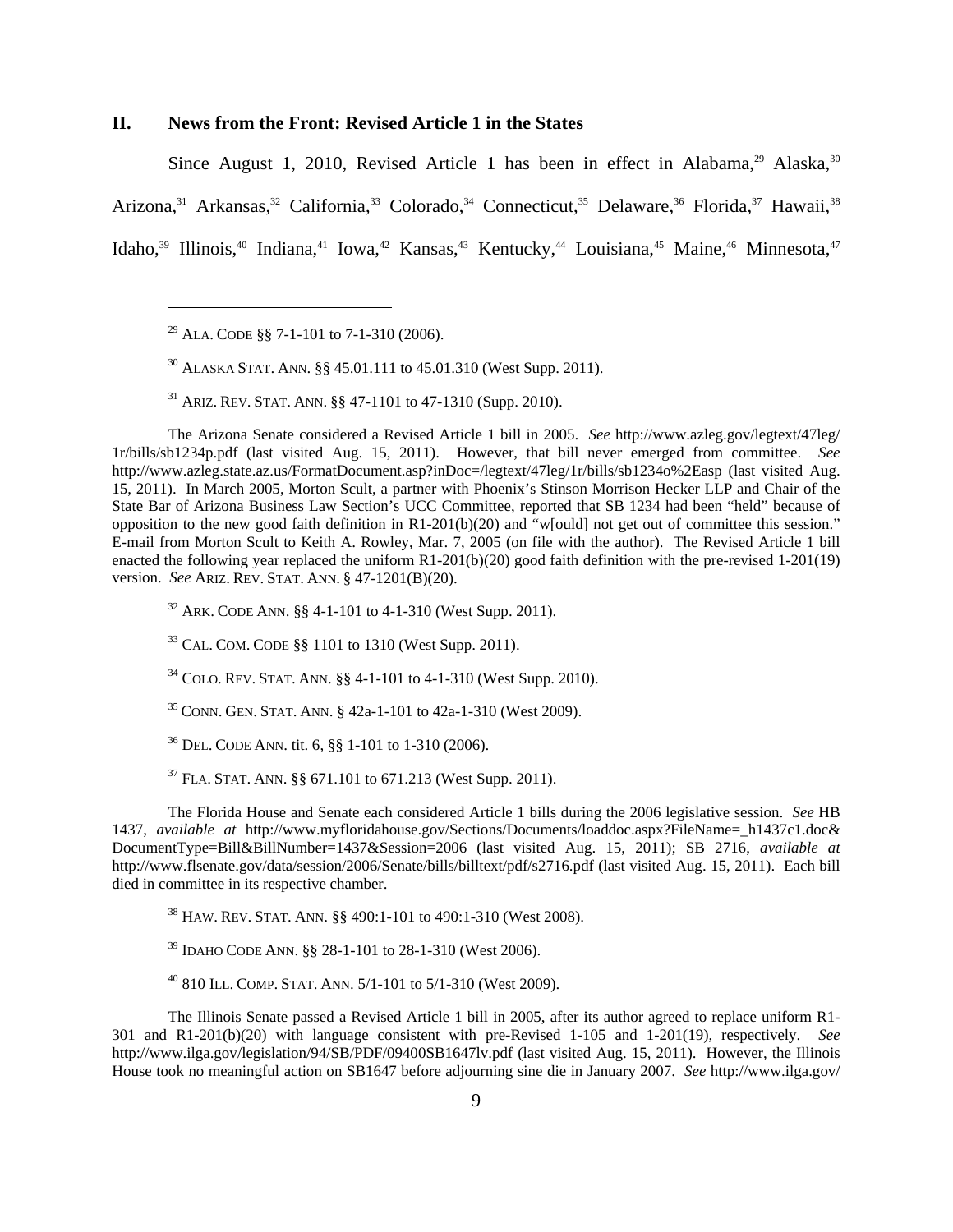Mississippi,<sup>48</sup> Montana,<sup>49</sup> Nebraska,<sup>50</sup> Nevada,<sup>51</sup> New Hampshire,<sup>52</sup> New Mexico,<sup>53</sup> North

Carolina,<sup>54</sup> North Dakota,<sup>55</sup> Oklahoma,<sup>56</sup> Oregon<sup>57</sup> Pennsylvania,<sup>58</sup> Rhode Island,<sup>59</sup> South Dakota,<sup>60</sup>

legislation/billstatus.asp?DocNum=1647&GAID=8&GA=94&DocTypeID=SB&LegID=19742&SessionID=50 (last visited Aug. 15, 2011).

41 IND. CODE ANN. §§ 26-1-1-101 to 26-1-1-302 (West Supp. 2010).

1

As introduced, 2007 Indiana P.L. 143 (née SB 419) included uniform R1-301. *See* SB 419, § 5, *available at* http://www.in.gov/legislative/bills/2007/PDF/IN/IN0419.1.pdf (last visited Aug. 15, 2011). SB 419 was subsequently amended to, *inter alia*, replace uniform R1-301 with language consistent with pre-Revised 1-105. *See* http://www.in.gov/legislative/bills/2007/PDF/SCRP/AM041902.001.pdf (last visited Aug. 15, 2011). The amendments also struck Section 7 of the introduced bill, which would have deleted IND. CODE ANN. § 26-1-2- 103(1)(b) and had the effect of holding Article 2 merchants to an "honesty in fact" good faith standard.

<sup>42</sup> IOWA CODE ANN.  $\S$ § 554.1101 to 554.1310 (West Supp. 2011).

As introduced, 2007 Iowa P.L. 30 (née SF 535) included uniform R1-301. *See* SF 535, § 5, *available at* http://coolice.legis.state.ia.us/Cool-ICE/default.asp?Category=billinfo&Service=Billbook&hbill=SF535&GA=82& menu=false&version=White (last visited Aug. 15, 2011). SF 535 was subsequently amended to, *inter alia*, replace uniform R1-301 with language consistent with pre-Revised 1-105. *See* http://coolice.legis.state.ia.us/Cool-ICE/ default.asp?Category=billinfo&Service=Billbook&menu=false&ga=82&hbill=S3139 (last visited Aug. 15, 2011).

 $^{43}$  KAN. STAT. ANN. §§ 84-1-101 to 84-1-310 (West 2008).

As introduced, 2007 Kansas P.L. 89 (née SB 183) included uniform R1-301. *See* SB 183, § 15 (copy on file with author). SB 183 was subsequently amended to replace uniform R1-301 with language consistent with pre-Revised 1-105. *See* 2007 S.J. 169-70, *available at* http://www.kslegislature.org/journals/2007/sj0219.pdf (last visited Aug. 15, 2011); *see also* http://www.kslegislature.org/supplemental/2008/SN0183.pdf (last visited Aug. 15, 2011). During its 2005-06 session, the Kansas legislature considered a Revised Article 1 bill including uniform R1- 301. *See* HB 2453, *available at* http://www.kslegislature.org/bills/2006/2453.pdf (last visited Aug. 15, 2011). HB 2453 was introduced on February 11, 2005, *see* http://www.kslegislature.org/journals/2005/hj0211.pdf (last visited Aug. 15, 2011), and referred to committee on February 14, *see* http://www.kslegislature.org/journals/2005/ hj0214.pdf (last visited Aug. 15, 2011). No further action was reported before the legislature adjourned sine die.

44 KY. REV. STAT. ANN. §§ 355.1-101 to 355.1-310 (West Supp. 2010).

<sup>45</sup> LA. REV. STAT. ANN. §§ 10:1-101 to 10:1-310 (Supp. 2011).

46 ME. REV. STAT. ANN. tit. 11, §§ 1-1101 to 1-1310 (Supp. 2010).

<sup>47</sup> MINN. STAT. ANN. §§ 336.1-101 to 336.1-310 (West Supp. 2011).

 $48$  MISS. CODE §§ 75-1-101 to 75-1-310 (Supp. 2010).

As introduced, Mississippi SB 2419 included a choice-of-law provision resembling original R1-301. *See* SB 2419, § 3, *available at* http://billstatus.ls.state.ms.us/documents/2010/pdf/SB/2400-2499/SB2419IN.pdf (last visited Aug. 15, 2011). SB 2419 was subsequently amended to include the current version of R1-301. *See* http://billstatus.ls.state.ms.us/documents/2010/pdf/sam/SB2419\_S\_Amend\_02.pdf (last visited Aug. 15, 2011).

49 MONT. CODE ANN. §§ 30-1-101 to 30-1-302 (2009).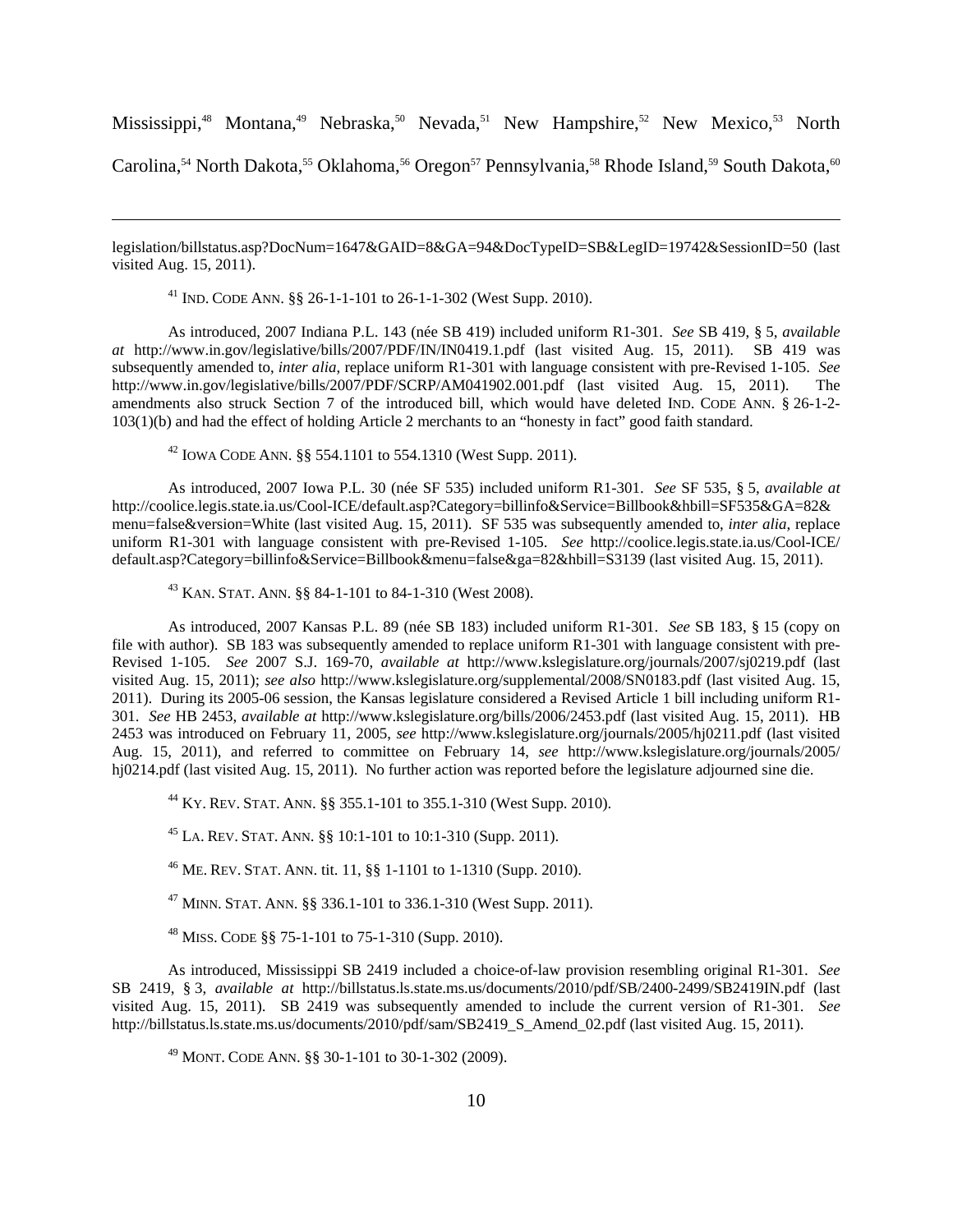Tennessee,<sup>61</sup> Texas,<sup>62</sup> Utah,<sup>63</sup> Vermont,<sup>64</sup> Virginia,<sup>65</sup> West Virginia,<sup>66</sup> and Wisconsin.<sup>67</sup> Revised Article 1 took effect in Ohio on June 29, 2011;<sup>68</sup> and, as of August 15, 2011, Revised Article 1 bills were languishing in the District of Columbia<sup>69</sup> and Massachusetts.<sup>70</sup>

50 NEB. REV. STAT. ANN. U.C.C. §§ 1-101 to 1-310 (LexisNexis 2009).

51 NEV. REV. STAT. ANN. §§ 104.1101 to 104.1310 (LexisNexis 2007).

52 N.H. REV. STAT. ANN. §§ 382-A:1-101 to 382-A:1-310 (2011).

 $\overline{a}$ 

53 N.M. STAT. ANN. §§ 55-1-101 to 55-1-310 (West Supp. 2010).

54 N.C. GEN. STAT. ANN. §§ 25-1-101 to 25-1-310 (West Supp. 2010).

55 N.D. CENT. CODE ANN. §§ 41-01-01 to 41-01-24 (West 2008).

The North Dakota legislature considered a Revised Article 1 bill in 2005, *see* SB 2143, *available at* http://www.legis.nd.gov/assembly/59-2005/bill-text/FANA0100.pdf (last visited Aug. 15, 2011); but the North Dakota Senate rejected it by a margin of 45-1, *see* http://www.legis.nd.gov/assembly/59-2005/bill-actions/ ba2143.html (last visited Aug. 15, 2011).

56 OKLA. STAT. ANN., tit. 12A, §§ 1-101 to 1-310 (West Supp. 2011).

57 OR. REV. STAT. §§ 71.1010 to 71.3100 (West Supp. 2011).

58 13 PA. CONS. STAT. ANN. §§ 1101 to 1310 (West Supp. 2011).

59 R.I. GEN. LAWS ANN. §§ 6A-1-101 to 6A-1-310 (West Supp. 2011).

60 S.D. CODIFIED LAWS §§ 57A-1-101 to 57A-1-310 (Supp. 2011).

The South Dakota Senate briefly considered a Revised Article 1 bill in 2007. *See* http://legis.state.sd.us/ sessions/2007/bills/SB85p.pdf (last visited Aug. 15, 2011). Introduced on January 18, the Senate Judiciary Committee unanimously voted on February 2 to defer consideration until 2008, so that the South Dakota Bar Association's Business Law Committee could review and comment on it. *See* http://legis.state.sd.us/sessions/2007/ cmminute/minSJU02021000.htm#13531 (last visited Aug. 15, 2011).

61 TENN. CODE ANN. §§ 47-1-101 to 47-1-310 (West Supp. 2011).

 $62$  TEX. BUS. & COM. CODE ANN. §§ 1.101 to 1.310 (Vernon 2009).

63 UTAH CODE ANN. §§ 70A-1a-101 to 70A-1a-310 (West Supp. 2011).

As introduced, 2007 Utah P.L. 272 (née SB 91) included uniform R1-301 and uniform R1-201(b)(20). *See* SB 91, § 8, *available at* http://www.le.state.ut.us/~2007/bills/sbillint/sb0091.pdf (last visited Aug. 15, 2011). SB 91 was enacted only after the Senate Business and Labor Committee amended it to strike uniform R1-301 and R1- 201(b)(20) and replace them with language consistent with pre-Revised 1-105 and 1-201(19), respectively, *see* http://www.le.state.ut.us/~2007/bills/sbillint/sb0091.pdf (last visited Aug. 15, 2011), and a floor amendment expanded the list of subject-specific choice-of-law provisions to which amended R1-301 would yield, *see* http://le.utah.gov/~2007/bills/sbillint/sb0091s01.pdf (last visited Aug. 15, 2011).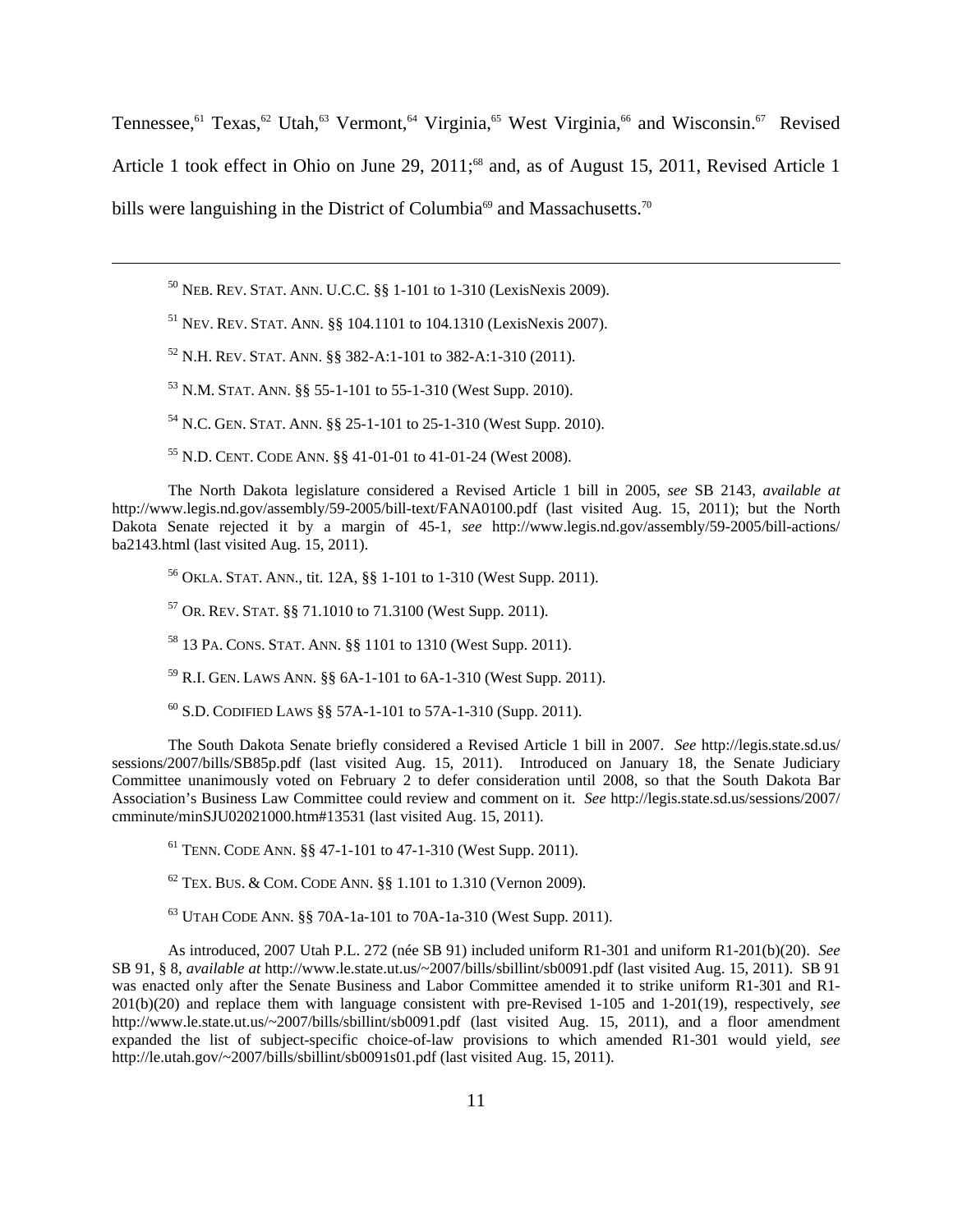64 VT. STAT. ANN. tit. 9A, §§ 1-101 to 1-310 (West Supp. 2010).

 $^{65}$  VA. CODE ANN.  $\S$ § 8.1A-101 to 8.1A-310 (West Supp. 2011).

66 W. VA. CODE ANN. §§ 46-1-101 to 46-1-310 (West Supp. 2010).

 $67$  WIS. STAT. §§ 401.101 to 401.310 (Supp. 2010).

 $\overline{a}$ 

As introduced, Wisconsin SB 472 contained the uniform Revised Article 1 good faith definition. *See* http://www.legis.state.wi.us/2009/data/SB-472.pdf (last visited Aug. 15, 2011). It was subsequently amended to change its good faith definition from the uniform version of  $R1-201(b)(20)$  to the pre-revised  $1-201(19)$  "honesty in fact" definition in existing Wisconsin law. *See* http://www.legis.state.wi.us/2009/data/SB472-SA1.pdf (last visited Aug. 15, 2011).

68 HB 9 (to be codified at OHIO REV. CODE §§ 1301.101 to 1301.311), *available at* http://www.legislature.state.oh.us/BillText129/129\_HB\_9\_EN\_N.pdf (last visited Aug. 15, 2011). HB 9 took effect on June 29, 2011. *See* http://lsc.state.oh.us/coderev/hou129.nsf/House+Bill+Number/0009?OpenDocument (last visited Aug. 15, 2011).

Representative William P. Coley, II introduced Ohio HB 9 on January 11, 2011. The House Judiciary & Ethics Committee approved it as amended on February 2, as did a unanimous House on February 8. The Senate Judiciary Civil Justice Committee reported the bill favorably on March 17; and the Senate unanimously approved it on March 22. Governor John R. Kasich signed HB 9 on March 30. *See generally* http://lsc.state.oh.us/coderev/ hou129.nsf/House+Bill+Number/0009?OpenDocument (last visited Aug. 15, 2011).

Representatives Coley and Stephen Dyer offered a Revised Article 1 bill in 2010. *See* http://lsc.state.oh.us/coderev/hou128.nsf/House+Bill+Number/0490?OpenDocument (last visited Aug. 15, 2011). Despite accepting the relevant committee's favorable report on a substitute version of HB 490, *see* 2010 H.J. 2715- 16, *available at* http://www.legislature.state.oh.us/JournalText128/HJ-05-27-10.pdf (last visited Aug. 15, 2011), the House took no further action before the legislature adjourned.

69 B19-0136 (to be codified at D.C. CODE §§ 28:1-101 to 28:1-310 if enacted), *available at* http://www.dccouncil.washington.dc.us/images/00001/20110302163516.pdf (last visited Aug. 15, 2011).

70 HB 25 (to be codified at MASS. GEN. LAWS ch. 106, §§ 1-101 to 1-310 if enacted), *available at* http://www.malegislature.gov/Bills/187/House/H00025 (last visited Aug. 15, 2011).

The Washington legislature considered a Revised Article 1 bill in 2009 and 2010. *See* http://apps.leg.wa.gov/documents/billdocs/2009-10/Pdf/Bills/Senate%20Bills/5155.pdf (last visited Aug. 15, 2011). As introduced, SB 5155 included the original uniform version of R1-301. Following a public hearing at which every witness testifying for or against the bill unanimously testified against original uniform R1-301, *see* http://apps.leg.wa.gov/documents/billdocs/2009-10/Pdf/Bill%20Reports/Senate/5155%20SBA%20 JUD%2009.pdf (last visited Aug. 15, 2011), SB 5155 died in committee in 2009, was reintroduced (with original R1-301 intact) in 2010, and never came to a vote during either the 2010 Regular Session or 1st Special Session. *See* http://apps.leg.wa.gov/billinfo/summary.aspx?bill=5155&year=2009 (last visited Aug. 15, 2011). As of August 15, 2011, the Washington Legislature has not revived SB 5155 or considered a successor bill proposing to revise UCC Article 1.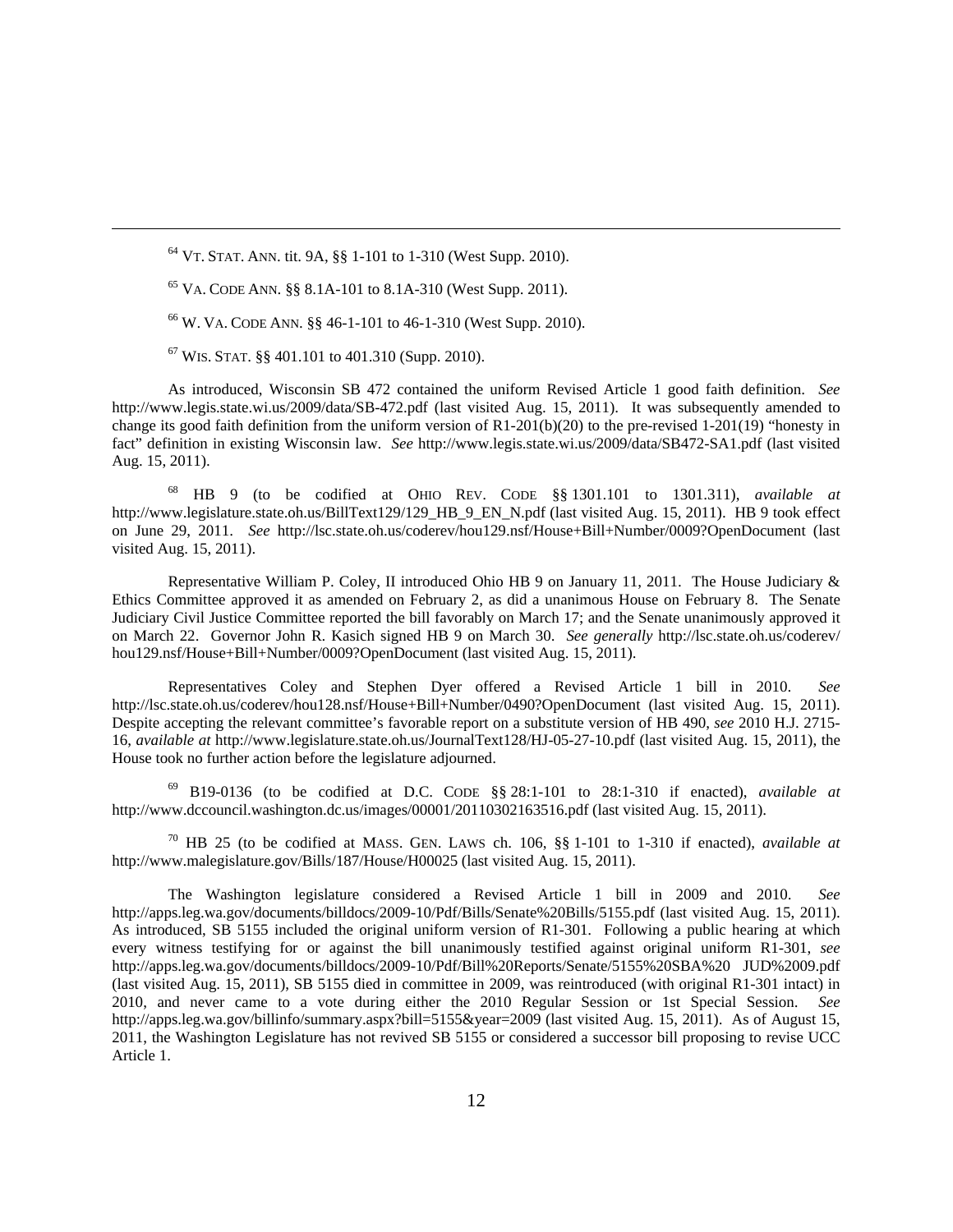# **A. Adoptions to Date**

 $\overline{a}$ 

The versions of Revised Article 1 enacted in Alabama, Alaska, Arizona, Arkansas, California, Colorado, Connecticut, Delaware, Florida, Hawaii, Idaho, Illinois, Indiana, Iowa, Kansas, Kentucky, Louisiana, Maine, Minnesota, Mississippi, Montana, Nebraska, Nevada, New Hampshire, New Mexico, North Carolina, North Dakota, Ohio, Oklahoma, Oregon, Pennsylvania, Rhode Island, South Dakota, Tennessee, Texas, Utah, Vermont, Virginia, West Virginia, and Wisconsin each embrace the narrowed scope of uniform  $R1-102$ ,<sup> $71$ </sup> extend course of performance to all transactions the Code governs,<sup> $72$ </sup> and reject the original version of uniform R1-

<sup>71</sup> *See* ALA. CODE § 7-1-102 (2006); ALASKA STAT. ANN. § 45.01.112 (West Supp. 2011); ARIZ. REV. STAT. ANN. § 47-1102 (Supp. 2010); ARK. CODE ANN. § 4-1-102 (West Supp. 2011); CAL. COM. CODE § 1102 (West Supp. 2011); COLO. REV. STAT. ANN. § 4-1-102 (West Supp. 2010); CONN. GEN. STAT. ANN. § 42a-1-102 (West 2009); DEL. CODE ANN. tit. 6, § 1-102 (2006); FLA. STAT. ANN. § 671.101(2) (West Supp. 2011); HAW. REV. STAT. ANN. § 490:1-102 (West 2008); IDAHO CODE ANN. § 28-1-102 (West 2006); 810 ILL. COMP. STAT. ANN. 5/1- 102 (West 2009); IND. CODE ANN. § 26-1-1-101(2) (West Supp. 2010); IOWA CODE ANN. § 554.1102A (West Supp. 2011); KAN. STAT. ANN. § 84-1-102 (West 2008); KY. REV. STAT. ANN. § 355.1-102 (West Supp. 2010); LA. REV. STAT. ANN. § 10:1-102 (Supp. 2011); ME. REV. STAT. ANN. tit. 11, § 1-1102 (Supp. 2010); MINN. STAT. ANN. § 336.1-102 (West Supp. 2011); MISS. CODE § 75-1-102 (Supp. 2010); MONT. CODE ANN. § 30-1-101(4) (2009); NEB. REV. STAT. ANN. U.C.C. § 1-102 (LexisNexis 2009); NEV. REV. STAT. ANN. § 104.1102 (LexisNexis 2007); N.H. REV. STAT. ANN. § 382-A:1-102 (2011); N.M. STAT. ANN. § 55-1-102 (West Supp. 2010); N.C. GEN. STAT. ANN. § 25-1-102 (West Supp. 2010); N.D. CENT. CODE ANN. § 41-01-02 (West 2008); HB 9, *supra* note 68 (to be codified at OHIO REV. CODE § 1301.102); OKLA. STAT. ANN., tit. 12A, § 1-102 (West Supp. 2011); OR. REV. STAT. § 71.1020 (West Supp. 2011); 13 PA. CONS. STAT. ANN. § 1102 (West Supp. 2011); R.I. GEN. LAWS ANN. § 6A-1- 102 (West Supp. 2011); S.D. CODIFIED LAWS § 57A-1-102 (Supp. 2011); TENN. CODE ANN. § 47-1-102 (West Supp. 2011); TEX. BUS. & COM. CODE ANN. § 1.102 (Vernon 2009); UTAH CODE ANN. § 70A-1a-102 (West Supp. 2011); VT. STAT. ANN. tit. 9A, § 1-102 (West Supp. 2010); VA. CODE ANN. § 8.1A-102 (West Supp. 2011); W. VA. CODE ANN. § 46-1-102 (West Supp. 2010); WIS. STAT. § 401.102 (Supp. 2010).

<sup>72</sup> *See* ALA. CODE § 7-1-303; ALASKA STAT. ANN. § 45.01.303; ARIZ. REV. STAT. ANN. § 47-1303; ARK. CODE ANN. § 4-1-303; CAL. COM. CODE § 1303; COLO. REV. STAT. ANN. § 4-1-303; CONN. GEN. STAT. ANN. § 42a-1-303; DEL. CODE ANN. tit. 6, § 1-303; FLA. STAT. ANN. § 671.205; HAW. REV. STAT. ANN. § 490:1-303; IDAHO CODE ANN. § 28-1-303; 810 ILL. COMP. STAT. ANN. 5/1-303; IND. CODE ANN. § 26-1-1-205; IOWA CODE ANN. § 554.1205; KAN. STAT. ANN. § 84-1-303; KY. REV. STAT. ANN. § 355.1-303; LA. REV. STAT. ANN. § 10:1-303; ME. REV. STAT. ANN. tit. 11, § 1-1303; MINN. STAT. ANN. § 336.1-303; MISS. CODE § 75-1-303; MONT. CODE ANN. § 30-1-205; NEB. REV. STAT. U.C.C. § 1-303; NEV. REV. STAT. ANN. § 104.1303; N.H. REV. STAT. ANN. § 382-A:1- 303; N.M. STAT. ANN. § 55-1-303; N.C. GEN. STAT. ANN. § 25-1-303; N.D. CENT. CODE ANN. § 41-01-17; HB 9, *supra* note 68 (to be codified at OHIO REV. CODE § 1301.303); OKLA. STAT. ANN., tit. 12A, § 1-303; OR. REV. STAT. § 71.3030; 13 PA. CONS. STAT. ANN. § 1303; R.I. GEN. LAWS ANN. § 6A-1-303; S.D. CODIFIED LAWS § 57A-1-303; TENN. CODE ANN. § 47-1-303; TEX. BUS. & COM. CODE ANN. § 1.303; UTAH CODE ANN. § 70A-1a-303; VT. STAT. ANN. tit. 9A, § 1-303; VA. CODE ANN. § 8.1A-303; W. VA. CODE ANN. § 46-1-303; WIS. STAT. § 401.303.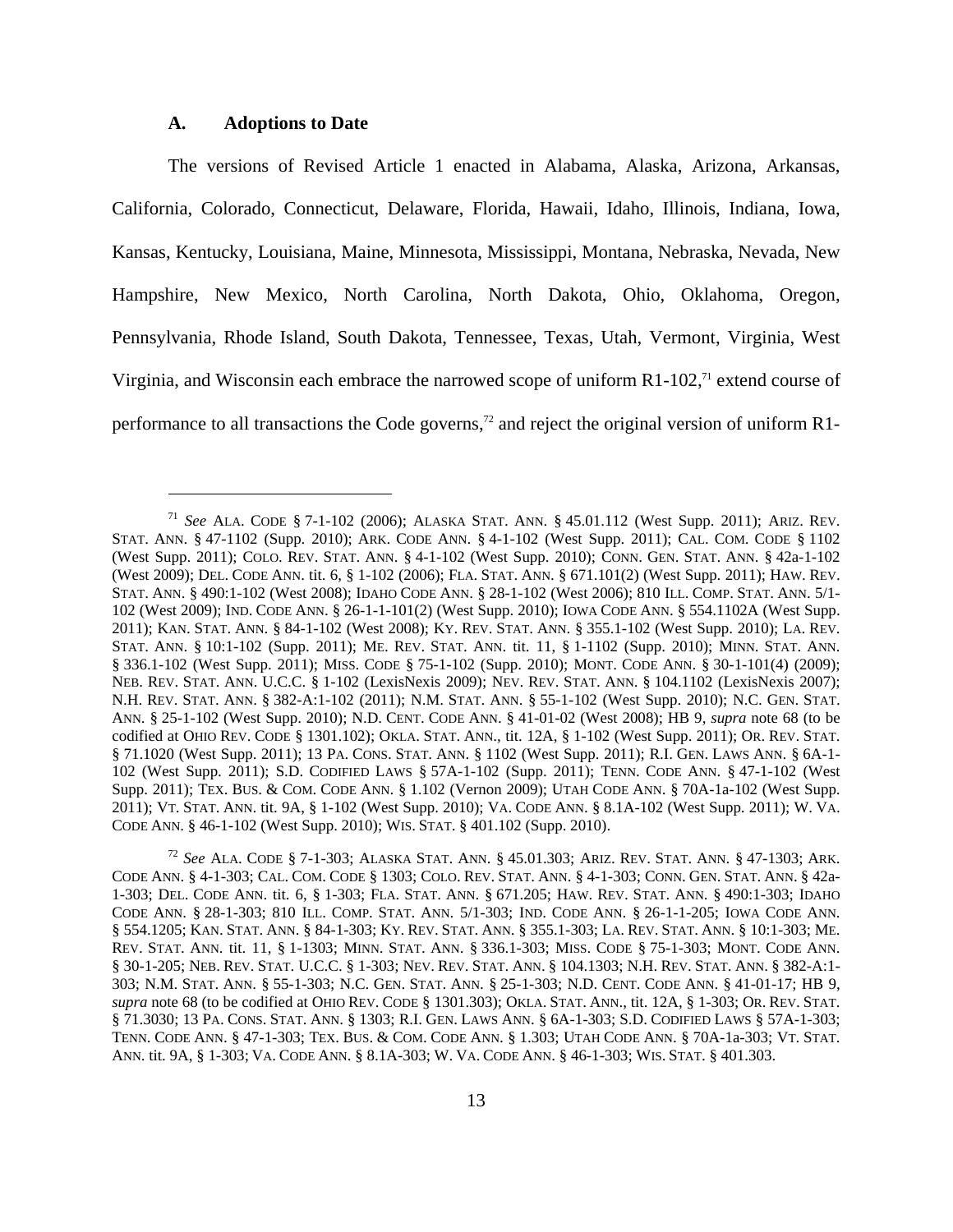301 in favor of language retaining the essence of pre-revised Section 1-105 or tracking the substitute R1-301 the ALI and NCCUSL promulgated in 2008 – both of which require some reasonable relation between the state whose law the parties choose by agreement and the transaction the parties wish to subject to that law.73

<u>.</u>

Louisiana rejected the original version of R1-301 in favor of a provision that defers to its general statutory choice-of-law scheme except where a choice-of-law provision elsewhere in Louisiana's version of the UCC applies. *See* LA. REV. STAT. ANN. § 10:1-301 (Supp. 2011).

California's rejection of the original version of R1-301 is tempered by Section 1646.5 of the California Civil Code, allowing parties to certain types of contracts with an aggregate value of at least \$250,000 – including contracts subject to revised CAL. COM. CODE § 1301(a), but excluding contracts subject to revised CAL. COM. CODE § 1301(c) – to agree to have California law govern their transaction even if California otherwise bears no relation to the transaction. *See* CAL. CIV. CODE § 1646.5 (West Supp. 2011). Illinois non-UCC law has a similar provision, which has not been amended to reflect Illinois's enactment of Revised Article 1. *See* 735 ILL. COMP. STAT. ANN. 105/5-5 (West 2003). Because of the permissive language of substitute R1-301(a), it would not be surprising if an Illinois court construed 735 ILL. COMP. STAT. ANN. 105/5-5 to allow parties to non-consumer contracts within the

<sup>73</sup> *Compare* ALA. CODE § 7-1-301; ALASKA STAT. ANN. § 45.01.301; ARIZ. REV. STAT. ANN. § 47-1301; ARK. CODE ANN. § 4-1-301; CAL. COM. CODE § 1301; COLO. REV. STAT. ANN. § 4-1-301; CONN. GEN. STAT. ANN. § 42a-1-301; DEL. CODE ANN. tit. 6, § 1-301; HAW. REV. STAT. ANN. § 490:1-301; IDAHO CODE ANN. § 28-1-301; 810 ILL. COMP. STAT. ANN. 5/1-301; IND. CODE ANN. § 26-1-1-301; IOWA CODE ANN. § 554.1105; KAN. STAT. ANN. § 84-1-301; KY. REV. STAT. ANN. § 355.1-301; ME. REV. STAT. ANN. tit. 11, § 1-1301; MINN. STAT. ANN. § 336.1-301; MISS. CODE § 75-1-301; MONT. CODE ANN. § 30-1-301; NEB. REV. STAT. U.C.C. § 1-301; NEV. REV. STAT. ANN. § 104.1301; N.H. REV. STAT. ANN. § 382-A:1-301; N.M. STAT. ANN. § 55-1-301; N.C. GEN. STAT. ANN. § 25-1-301; N.D. CENT. CODE ANN. § 41-01-15; HB 9, *supra* note 68 (to be codified at OHIO REV. CODE § 1301.301); OKLA. STAT. ANN., tit. 12A, § 1-301; OR. REV. STAT. § 71.3010; 13 PA. CONS. STAT. ANN. § 1301; R.I. GEN. LAWS ANN. § 6A-1-301; S.D. CODIFIED LAWS § 57A-1-301; TENN. CODE ANN. § 47-1-301; TEX. BUS. & COM. CODE ANN. § 1.301; UTAH CODE ANN. § 70A-1a-301; VT. STAT. ANN. tit. 9A, § 1-301; VA. CODE ANN. § 8.1A-301; W. VA. CODE ANN. § 46-1-301; WIS. STAT. § 401.301 *with* ALA. CODE § 7-1-105 (2002); ALASKA STAT. ANN. § 45.01.105 (West 2007); ARIZ. REV. STAT. ANN. § 47-1105 (2005); ARK. CODE ANN. § 4-1-105 (West 2004); CAL. COM. CODE § 1105 (West 2002); COLO. REV. STAT. ANN. § 4-1-105 (West 2002); CONN. GEN. STAT. ANN. § 42a-1-105 (West 2002); DEL. CODE ANN. tit. 6, § 1-105 (1999 & Supp. 2004); HAW. REV. STAT. ANN. § 490:1-105 (LexisNexis 2002); IDAHO CODE ANN. § 28-1-105 (2001); 810 ILL. COMP. STAT. ANN. 5/1-105 (West 2004); IND. CODE ANN. § 26-1-1-105 (West 2003); IOWA CODE ANN. § 554.1105 (West 2001); KAN. STAT. ANN. § 84-1-105 (Supp. 2004); KY. REV. STAT. ANN. § 355.1-105 (West 2006); LA. REV. STAT. ANN. § 10:1-105 (2003); ME. REV. STAT. ANN. tit. 11, § 1-1105 (1995); MINN. STAT. ANN. § 336.1-105 (West 2002); MISS. CODE ANN. § 75- 1-105 (West 1999); MONT. CODE ANN. § 30-1-105 (2003); NEB. REV. STAT. ANN. U.C.C. § 1-105 (LexisNexis 2000); NEV. REV. STAT. ANN. § 104.1105 (LexisNexis 2001); N.H. REV. STAT. ANN. § 382-A:1-105 (West 1994); N.M. STAT. ANN. § 55-1-105 (West 2003); N.C. GEN. STAT. ANN. § 25-1-105 (West 2006); N.D. CENT. CODE § 41- 01-15 (2005); OHIO REV. CODE § 1301.105 (2004); OKLA. STAT. ANN., tit. 12A, § 1-105 (West 2004); OR. REV. STAT. ANN. § 71.105 (West 2003); 13 PA. CONS. STAT. ANN. § 1105 (West 1999 & Supp. 2008); R.I. GEN. LAWS ANN. § 6A-1-105 (West 2006); S.D. CODIFIED LAWS § 57A-1-301 (2004); TENN. CODE ANN. § 47-1-105 (West 2002); TEX. BUS. & COM. CODE ANN. § 1.105 (Vernon 1994); UTAH CODE ANN. § 70A-1-105 (West 2004); VT. STAT. ANN. tit. 9A, § 1-105 (West 2007); VA. CODE ANN. § 8.1-105 (West 2001); W. VA. CODE ANN. § 46-1-105 (West 2002); WIS. STAT. ANN. § 401.105 (West 2003 & Supp. 2009); *see also* FLA. STAT. ANN. § 671.105 (West 2003) (unchanged by the 2007 amendments).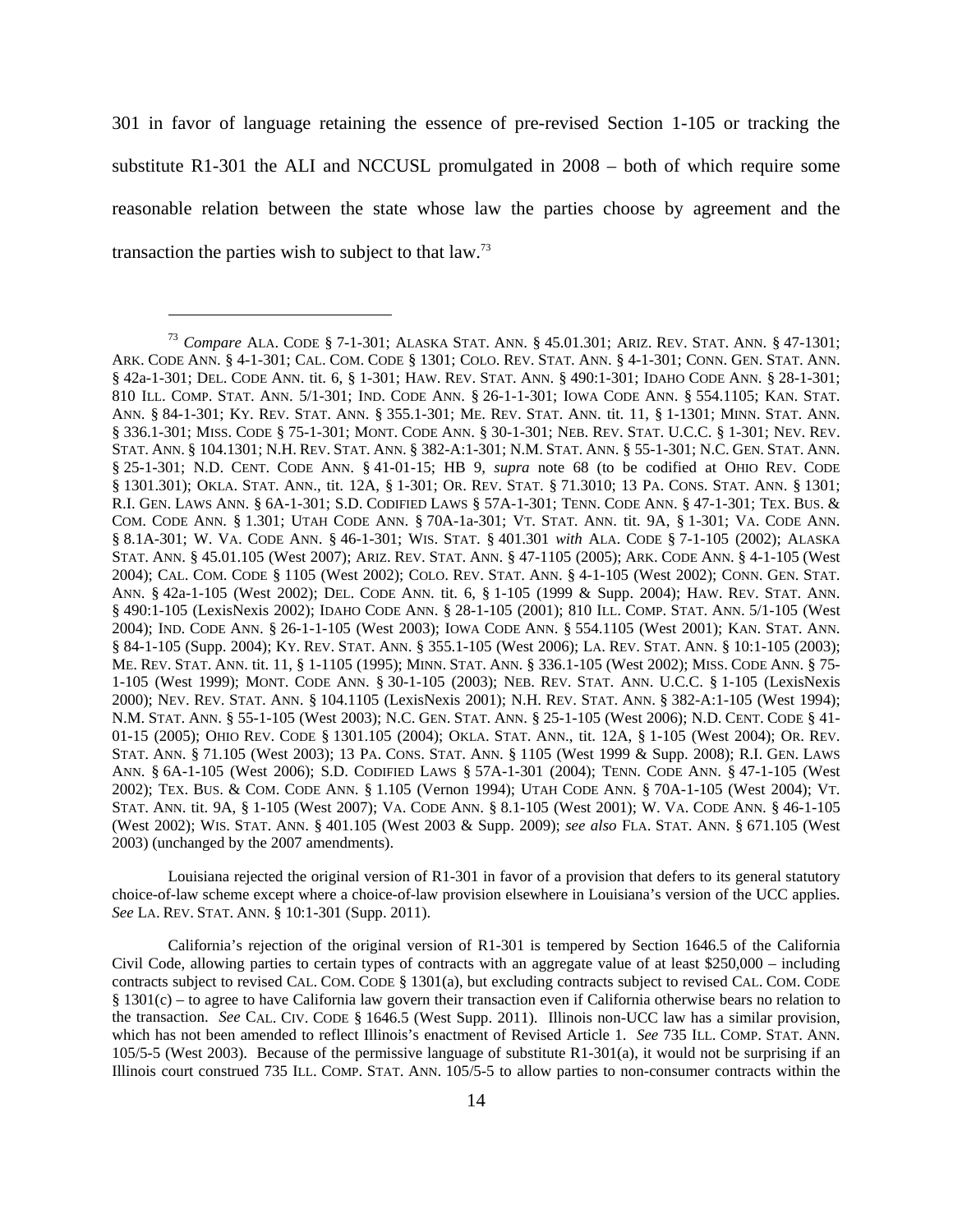The only division in the ranks of enacting states to date is over the definition of "good faith." Alaska, Arkansas, California, Colorado, Connecticut, Delaware, Florida, Indiana, Iowa, Kansas, Kentucky, Louisiana, Maine, Minnesota, Mississippi, Montana, Nevada, New Hampshire, New Mexico, North Carolina, North Dakota, Ohio, Oklahoma, Oregon, Pennsylvania, South Dakota, Texas, Vermont, and West Virginia have adopted uniform R1- 201(b)(20) and conforming amendments to Articles 2 and 2A that, collectively, eliminate the bifurcated good faith standard in Articles 2 and 2A and hold merchants and non-merchants alike to "honesty in fact and the observance of reasonable commercial standards of fair dealing."74

scope of 810 ILL. COMP. STAT. ANN. 5/1-301(a) (West 2009) and with an aggregate value of at least \$250,000 to choose Illinois law even if Illinois otherwise bears no relation to the transaction. By contrast, Florida's similar non-UCC statute, FLA. STAT. ANN. § 685.101 (West 2003), expressly excludes from its scope contracts in which the parties choose Florida law even though the transaction bears no reasonable relation to Florida and none of the parties reside, are incorporated, or maintain a place of business in Florida, *see id.* § 685.101(2)(a).

<u>.</u>

As introduced, New Hampshire HB 719 included the original version of R1-301, HB 719, § 1 (copy on file with the author), as did 2005's ill-fated Arizona SB 1234, *see supra* note 31, and Kansas HB 2453, *see supra* note 43, and 2004's Massachusetts HB 91, *see infra* note 82. New Hampshire HB 719 only passed after the original version of R1-301 was replaced by the current language, which tracks pre-Revised 1-105. Arizona enacted a version of Revised Article 1 in 2006 that replaced the original version of R1-301 with language tracking pre-Revised 1-105. *See* ARIZ. REV. STAT. ANN. § 47-1301 (Supp. 2010). The versions of Revised Article 1 that Indiana, Iowa, Kansas, and Utah enacted in 2007 were each introduced as bills including the original version of R1-301. Each bill was amended to replace the original version of R1-301 with language tracking pre-Revised 1-105 before it progressed to a floor vote. All four bills were enacted as amended. See *supra* notes 41, 42, 43 & 63, respectively. 2007's ill-fated South Dakota SB 85 also included original version of R1-301. *See* SB 85, *supra* note 60, § 15.

Mississippi SB 2149, introduced in 2010, likewise included a choice-of-law provision resembling original R1-301. *See supra* note 48. After its principal sponsor amended it to strike the introduced version of 1-301 and replace it with language similar to the substitute 1-301 the ALI and NCCUSL promulgated in 2008, the amended bill unanimously passed both chambers of the Mississippi Legislature, received the governor's signature, and took effect on July 1, 2010. *See id.*

As of August 15, 2011, only the U.S. Virgin Islands has adopted uniform R1-301. *See* V.I. CODE ANN. tit. 11A, § 1-301 (2003). In response to this nearly-unanimous rejection of uniform R1-301, NCCUSL and the ALI promulgated a substitute version that, as so many states have already done while enacting most of Revised Article 1, retains the essence of former Section 1-105. *See* U.C.C. § 1-301 (2008), *reprinted at* 1 U.L.A. 27 (Supp. 2011).

<sup>74</sup> *See* ALASKA STAT. ANN. § 45.01.211(b)(22) (West Supp. 2011); ARK. CODE ANN. § 4-1-201(b)(20) (West Supp. 2011); CAL. COM. CODE § 1201(b)(20) (West Supp. 2011); COLO. REV. STAT. ANN. § 4-1-201(b)(19) (West Supp. 2010); CONN. GEN. STAT. ANN. § 42a-1-201(b)(20) (West 2009); DEL. CODE ANN. tit. 6, § 1- 201(b)(20) (2006); FLA. STAT. ANN. § 671.201(20) (West Supp. 2011); IND. CODE ANN. § 26-1-1-201(19) (West Supp. 2010); IOWA CODE ANN. § 554.1201(2)(t) (West Supp. 2011); KAN. STAT. ANN. § 84-1-201(b)(20) (West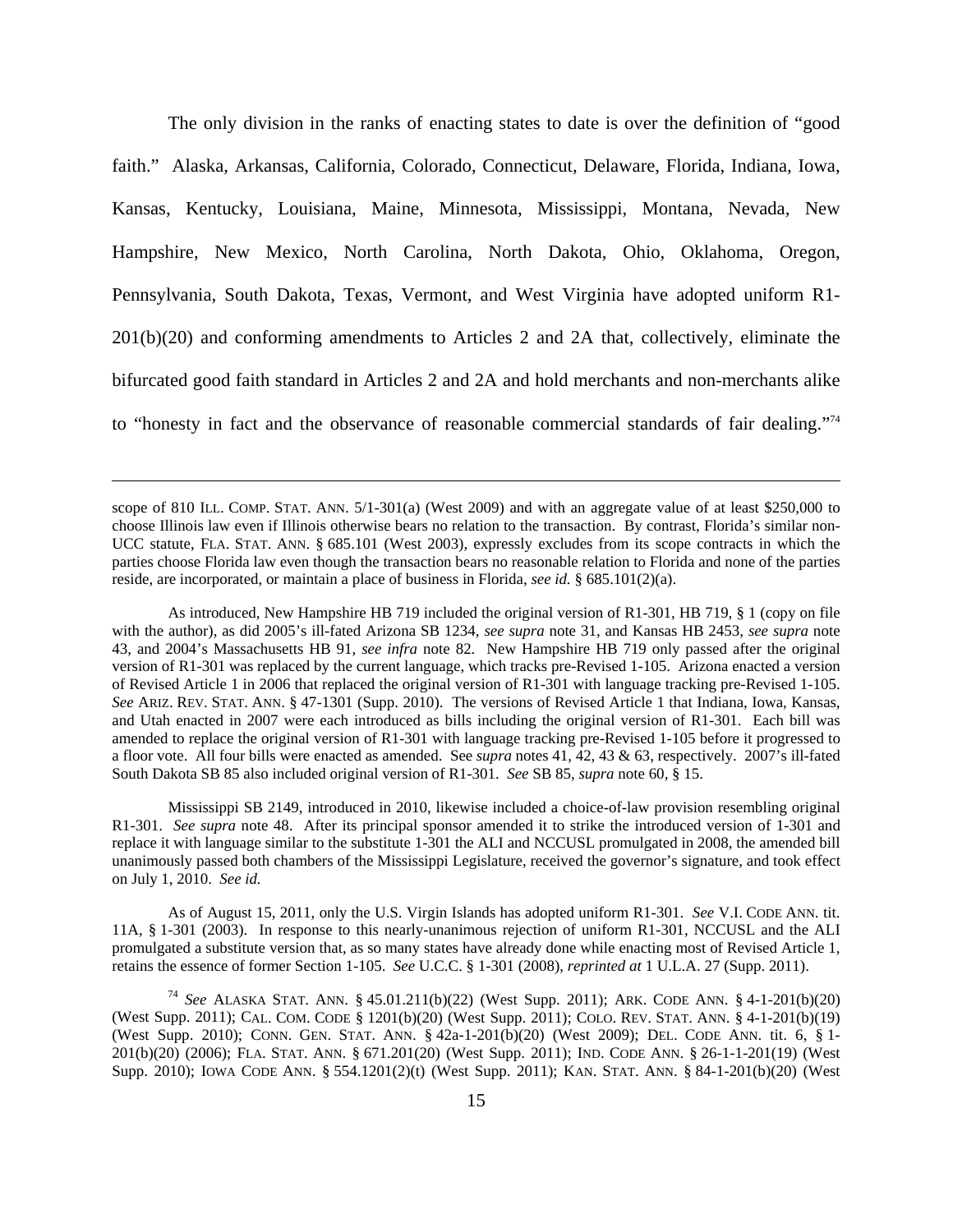Alabama, Arizona, Hawaii, Idaho, Illinois, Nebraska, Rhode Island, Tennessee, Utah, Virginia, and Wisconsin have opted to retain the pre-R1 "honesty in fact in the conduct or transaction concerned" definition and leaving 2-103(1)(b) & 2A-103(3) unchanged.<sup>75</sup>

#### **B. Pending Legislation**

1

The bills pending in the District of Columbia and Massachusetts embrace the narrowed

scope of uniform R1-102,<sup>76</sup> extend course of performance to all transactions the Code governs,<sup>77</sup>

Indiana's original enactment of Revised Article 1 retained the bifurcated "good faith" standard. *See* IND. CODE ANN. § 26-1-1-201(19) (West Supp. 2008). However, P.L. 135-2009, adopting the 2002 amendments to Articles 3 and 4, also amended Indiana's Article 1 definition of "good faith" to require "honesty in fact and the observance of reasonable commercial standards of fair dealing," *see* IND. CODE ANN. § 26-1-1-201(19) (West Supp. 2010) (codifying 2009 Ind. Acts 1329, 1332 (effective July 1, 2010)), further tilting the balance in favor of the uniform R1-201(b)(20) "good faith" definition.

Louisiana, of course, has not adopted UCC Articles 2 and 2A. Nonetheless, its enactment of the R1- 201(b)(20) "good faith" definition requires all parties to all contracts subject to R1-304 to act honestly and to observe reasonable commercial standards of fair dealing.

<sup>75</sup> *See* ALA. CODE § 7-1-201(b)(20) (2006); ARIZ. REV. STAT. ANN. § 47-1201(B)(20) (Supp. 2010); HAW. REV. STAT. ANN. § 490:1-201(b) (West 2008); IDAHO CODE ANN. § 28-1-201(b)(20) (West 2006); 810 ILL. COMP. STAT. ANN. 5/1-201(b)(20) (West 2009); NEB. REV. STAT. ANN. U.C.C. § 1-201(b)(20) (LexisNexis 2009); R.I. GEN. LAWS ANN. § 6A-1-201(b)(20) (West Supp. 2011); TENN. CODE ANN. § 47-1-201(b)(20) (West Supp. 2011); UTAH CODE ANN. § 70A-1a-201(2)(t) (West Supp. 2011); VA. CODE ANN. § 8.1A-201(b)(20) (West Supp. 2011); WIS. STAT. § 401.201(2)(k) (Supp. 2010).

<sup>76</sup> *See* B19-0136, *supra* note 69 (to be codified at D.C. CODE § 28:1-102 if enacted); HB 25, *supra* note 70, § 2 (to be codified at MASS. GEN. LAWS ch. 106, § 1-102 if enacted).

<sup>77</sup> *See* B19-0136, *supra* note 69 (to be codified at D.C. CODE § 28:1-303 if enacted); HB 25, *supra* note 70, § 2 (to be codified at MASS. GEN. LAWS ch. 106, § 1-303 if enacted).

<sup>2008);</sup> KY. REV. STAT. ANN. § 355.1-201(2)(t) (West Supp. 2010); LA. REV. STAT. ANN. § 10:1-201(b)(20) (Supp. 2011); ME. REV. STAT. ANN. tit. 11, § 1-1201(20) (Supp. 2010); MINN. STAT. ANN. § 336.1-201(b)(20) (West Supp. 2011); MISS. CODE § 75-1-201(b)(20) (Supp. 2010); MONT. CODE ANN. § 30-1-201(2)(u) (2009); NEV. REV. STAT. ANN. § 104.1201(2)(t) (LexisNexis 2007); N.H. REV. STAT. ANN. § 382-A:1-201(b)(20) (2011); N.M. STAT. ANN. § 55-1-201(b)(20) (West Supp. 2010); N.C. GEN. STAT. ANN. § 25-1-201(b)(20) (West Supp. 2010); N.D. CENT. CODE ANN. § 41-01-09(2)(t) (West 2008); HB 9, *supra* note 68 (to be codified at OHIO REV. CODE § 1301.201(B)(20)); OKLA. STAT. ANN., tit. 12A, § 1-201(b)(20) (West Supp. 2011); OR. REV. STAT. § 71.2010(t) (West Supp. 2011); 13 PA. CONS. STAT. ANN. § 1201(b)(20) (West Supp. 2011); S.D. CODIFIED LAWS § 57A-1- 201(b)(20) (Supp. 2011); TEX. BUS. & COM. CODE ANN. § 1.201(b)(20) (Vernon 2009); VT. STAT. ANN. tit. 9A, § 1- 201(b)(20) (West Supp. 2010); W. VA. CODE ANN. § 46-1-201(b)(20) (West Supp. 2010).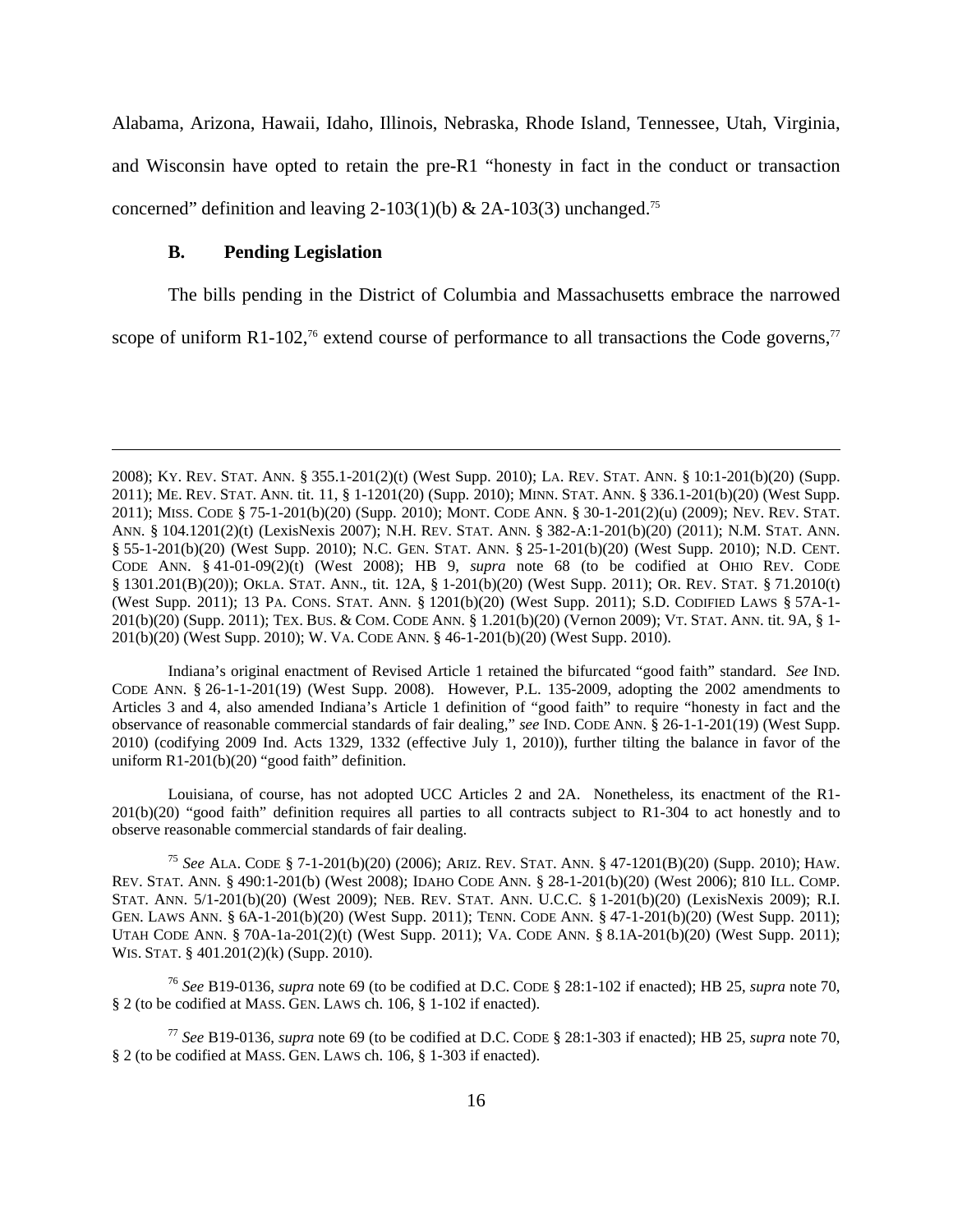include a choice-of-law provision along the lines of substitute  $R1-301$ ,<sup>78</sup> and incorporate uniform R1-201(b)(20)'s unitary good faith standard.<sup>79</sup>

# **C. Prospects for Additional Adoptions**

District of Columbia Council Member Yvette Alexander introduced B19-0136 on March

1, 2011. It was promptly referred to the Public Services and Consumer Affairs Committee,

which scheduled a public hearing for June 6,  $2011$ .<sup>80</sup> No further action had been reported as of

August 15, 2011.

 $\overline{a}$ 

In January 2011, Representative Michael A. Costello introduced Massachusetts HB  $25$ ,  $81$ 

a sixth attempt to enact Revised Article 1 in the Commonwealth.<sup>82</sup> The bill was referred to the

<sup>81</sup> *See* HB 25, *supra* note 70 (to be codified at MASS. GEN. LAWS ch. 106, §§ 1-101 to 1-310 if enacted), *available at* http://www.malegislature.gov/Bills/187/House/H00025 (last visited Aug. 15, 2011).

<sup>78</sup> *See* B19-0136, *supra* note 69 (to be codified at D.C. CODE § 28:1-301 if enacted); HB 25, *supra* note 70, § 2 (to be codified at MASS. GEN. LAWS ch. 106, § 1-301 if enacted).

<sup>79</sup> *See* B19-0136, *supra* note 69 (to be codified at D.C. CODE § 28:1-201(b)(20) if enacted); HB 25, *supra* note 70, § 2 (to be codified at MASS. GEN. LAWS ch. 106, § 1-201(b)(20) if enacted).

<sup>80</sup> *See* http://www.dccouncil.washington.dc.us/media/2011hearingnotices/june6\_alexander\_uniform.PDF (last visited Aug. 15, 2011). *See generally* http://www.dccouncil.washington.dc.us/lims/searchbylegislation.aspx (last visited Aug. 15, 2011).

<sup>&</sup>lt;sup>82</sup> A 2003 effort to enact a version of Revised Article 1 including the original uniform version of R1-301 was unsuccessful. *See* HB 91 (copy on file with the author). In early 2005, Representative Paul Loscocco introduced what would become Massachusetts HB 3731. http://www.mass.gov/legis/bills/house/184/ht03pdf/ ht03731.pdf (last visited Aug. 15, 2011). The bill was referred to the Joint Committee on Economic Development and Emerging Technologies, which held a public hearing on October 26, 2005. On March 23, 2006, the Massachusetts House extended the committee's deadline to report on the bill to June 23. On July 6, the Senate and House extended the reporting date to July 31. On August 17, the House extended the reporting date to January 2, 2007. *See* http://www.mass.gov/legis/184history/h03731.htm (last visited Aug. 15, 2011). On January 11, 2007, Representative Paul Loscocco introduced Massachusetts HB 3924, which succeeded the previously unsuccessful HB 3731. On October 15, HB 4302 superseded HB 3924. *See* http://www.mass.gov/legis/185history/h03924.htm (last visited Aug. 15, 2011). HB 4302 stalled in the House as did its predecessors. Massachusetts HB 89, http://www.mass.gov/legis/bills/house/186/ht00pdf/ht00089.pdf (last visited Aug. 15, 2011), was assigned to the Joint Committee on Economic Development and Emerging Technologies on January 20, 2009. Nearly sixteen months later, on May 13, 2010, the committee reported favorably on HB 89. On June 14, the House Committee on Steering, Policy, and Scheduling ordered a second reading. Despite having a second reading – the furthest any of the first five efforts to enact Revised Article 1 in Massachusetts had gotten – on June 15, HB 89 died awaiting a third reading. *See* http://www.mass.gov/legis/186history/h00089.htm (last visited Aug. 15, 2011).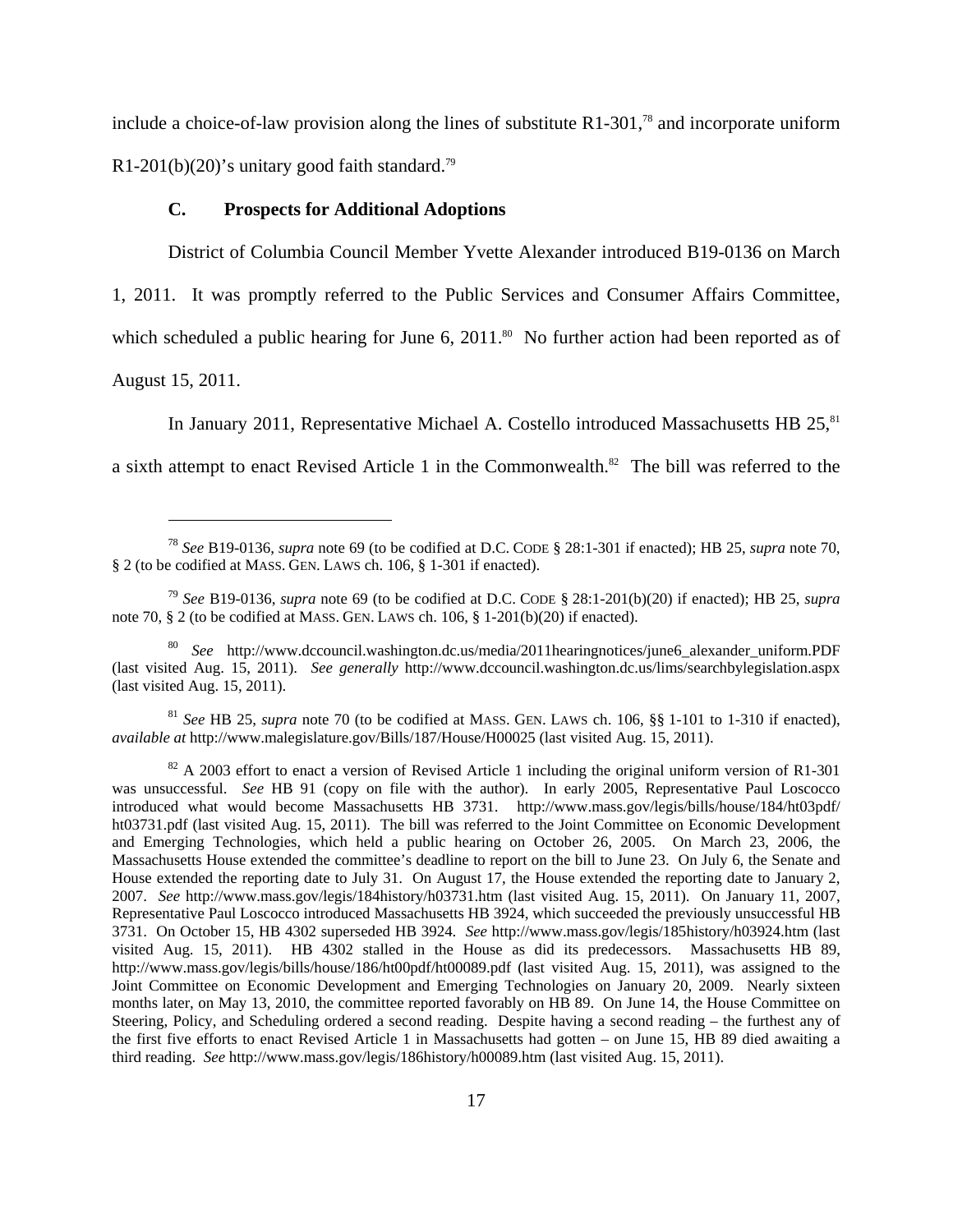Joint Committee on Financial Services, which discharged the bill six months later to the Joint Committee on Economic Development and Emerging Technologies<sup>83</sup> (on whose docket the five prior bills all perished). No further action had been reported as of August 15, 2011.

#### **III. What's a State to Do?**

Everything else being constant, uniformity is good for commercial law and, in turn, for commerce, because the predictability fostered by uniformity reduces transaction costs and "levels the playing field" across jurisdictions. However, everything else rarely is constant, and uniformity – assuming it is even achievable – may bear costs, as well as benefits. So, what should the fourteen states that have yet to enact a version of Revised Article 1 do?

# **A. Course of Performance**

The decision to explicitly import course of performance into Revised Article 1 appears sound and carries with it no apparent cost. A widely-recognized principle of contract law counsels courts to look to the parties' course of performance of a contract – sometimes referred to as the parties' "practical construction" of the contract – when interpreting or construing that contract.<sup>84</sup> It is not surprising, therefore, that every state that has enacted Revised Article 1 to date has enacted Revised Section 1-303.<sup>85</sup> A legislature enacting Revised Article 1 should enact Section R1-303 as drafted. Doing so will foster uniformity.

1

<sup>83</sup> *See* http://www.malegislature.gov/Bills/187/House/H00025 (last visited Aug. 15, 2011).

<sup>84</sup> *See, e.g.*, Moore v. Prindle, 394 P.2d 352, 354 (Nev. 1964) ("In determining which contract is in effect the practical construction and interpretation of the parties as evidenced by their conduct is always persuasive, if not conclusive." (citing Reno Club v. Young Inv. Co., 182 P.2d 1011 (Nev. 1947), and Flyge v. Flynn, 166 P.2d 539 (Nev. 1946)); *accord* Wiley v. Cook, 583 P.2d 1076, 1078 n.2 (Nev. 1978). *See generally* RESTATEMENT (SECOND) OF CONTRACTS § 202(4) (1979); Keith A. Rowley, *Contract Construction and Interpretation: From the "Four Corners" to Parol Evidence (and Everything in Between)*, 69 MISS. L.J. 73, 147-49 (1999).

<sup>85</sup> *See supra* note 72 and accompanying text.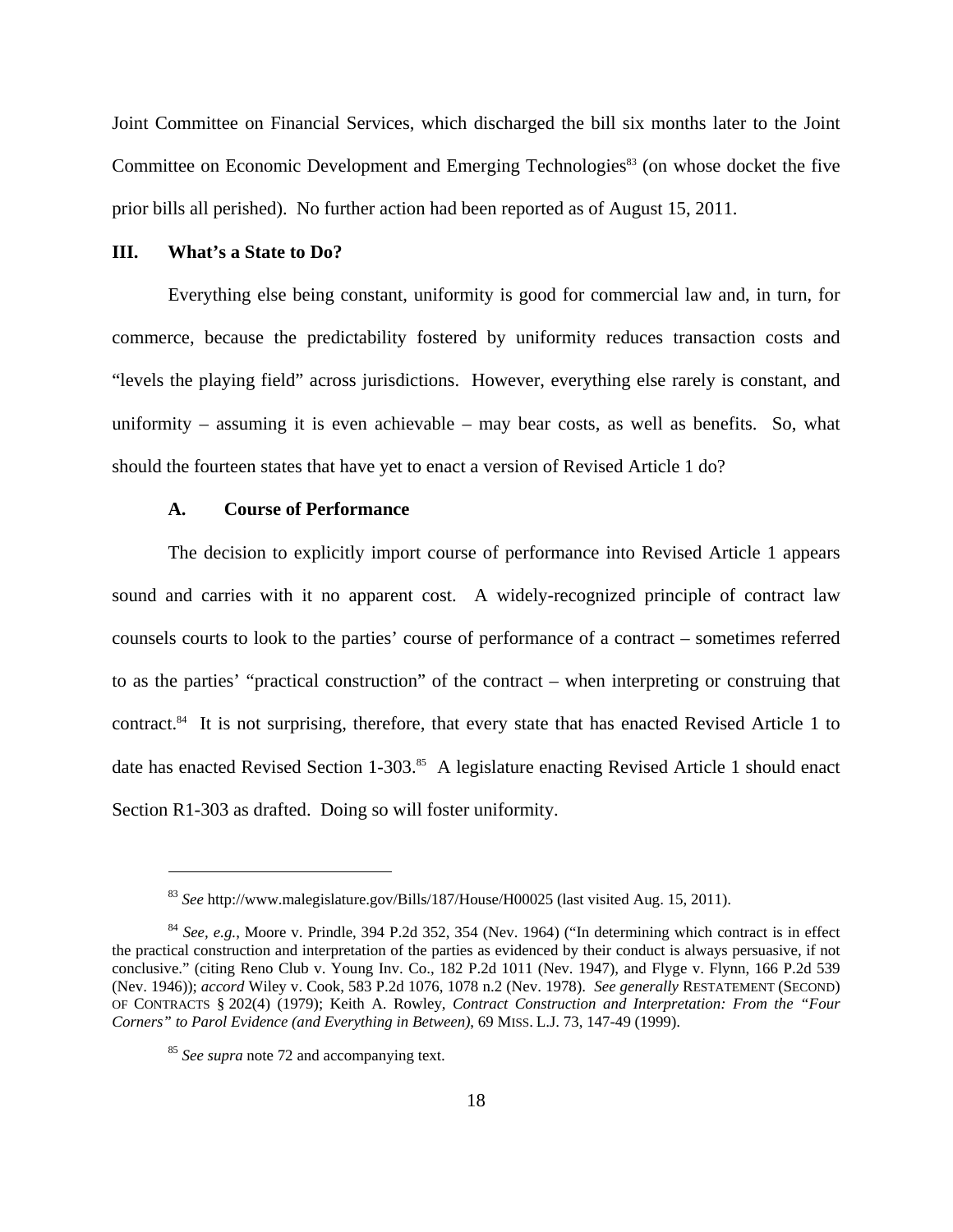# **B. Choice of Law**

Allowing parties to choose the law of some jurisdiction wholly unrelated to them or their transaction is contrary to the prevailing rules regarding contractual choice of law<sup>86</sup> and was sufficiently problematic that none of the thirty states that had enacted Revised Article 1 by March 1, 2008 had enacted the original version of uniform R1-301, prompting NCCUSL and ALI to promulgate a substitute R1-301.<sup>87</sup> Enacting the substitute R1-301, which retains the essence of pre-revised 1-105 and is consistent with the choice of law provisions enacted by 38 of the 39 enacting states,<sup>88</sup> will foster uniformity across jurisdictions and consistent treatment with a jurisdiction of choice-of-law clauses in contracts the UCC governs and those it does not govern.

# **C. Scope**

The decision to narrow Article 1's scope – notwithstanding the protestations of its drafters that they did not do so<sup>89</sup> – is not costless, although the benefits of uniformity may outweigh those costs. Revised Article 1 excludes from its scope sales of intangible or immovable personal property not governed by another article of the Code, which are within the scope of pre-Revised Article 1; therefore, parties to these sales will, *inter alia*, lose the protection of the Code's duty of good faith and fair dealing and of the default statute of frauds in pre-Revised Section 1-206.

<sup>86</sup> *See supra* notes 26-27 and accompanying text.

<sup>87</sup> *See supra* note 28.

<sup>88</sup> Louisiana's R1-301 is idiosyncratic, *see supra* note 73 – though no more so than its pre-revised 1-105.

<sup>89</sup> *See supra* note 5 and accompanying text.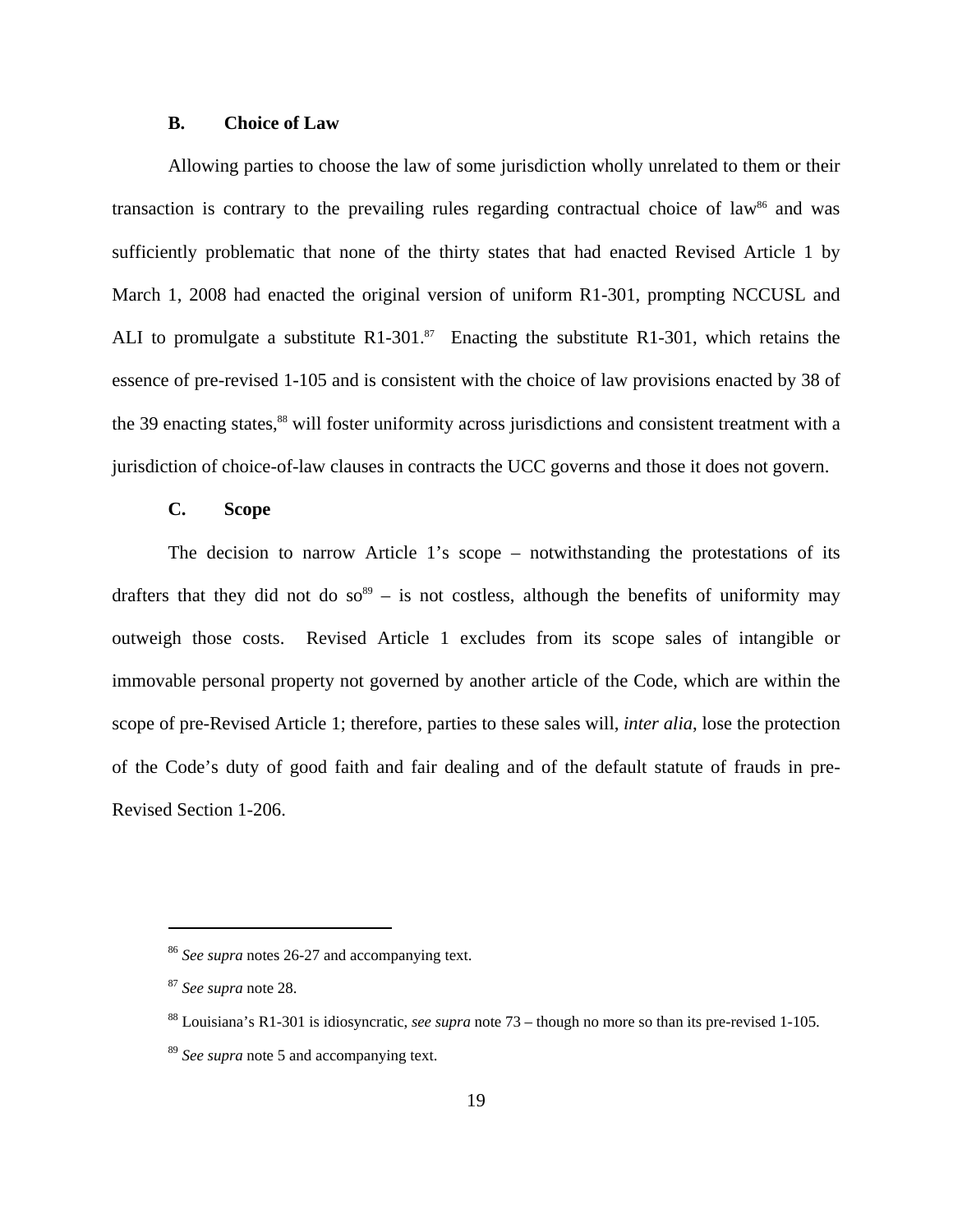Most states' courts recognize an implied duty of good faith and fair dealing in all contracts.90 Thus, in most states, parties to contracts excluded by Revised Article 1 appear to be protected from bad faith and unfair dealing without Section 1-203. On the other hand, most states lack another statute of frauds that will fill the gap left by the loss of Section 1-206. Some may see that as a good thing. If a legislature does not, it appears to have four options: (1) do not enact Revised Article 1; (2) enact Revised Article 1, but without the new scope provision, Section R1-102; (3) enact Revised Article 1, but with an expanded scope provision that would encompass all sales of personal property not governed by another Article of the Code; or (4) enact Revised Article 1 and either rely upon or amend an existing non-Code statute of frauds<sup>91</sup> or enact a stand-alone statute of frauds<sup>92</sup> covering sales of personal property not

<sup>90</sup> *Compare, e.g.*, Pemberton v. Farmers Ins. Exch., 858 P.2d 380, 382 (Nev. 1993); R.J. Gaydos Ins. Agency, Inc. v. National Consumer Ins. Co., 773 A.2d 1132, 1148 (N.J. 2001); Uptown Heights Assocs. v. Seafirst Corp., 891 P.2d 639, 643 (Or. 1995); Wallace v. National Bank of Commerce, 938 S.W.2d 684, 686 (Tenn. 1996); Rawson v. Conover, 20 P.3d 876, 885 (Utah 2001) (all recognizing a common law duty) *with, e.g.*, Subaru of Am., Inc. v. David McDavid Nissan, Inc., 84 S.W.3d 212, 225 (Tex. 2002) (refusing to recognize a common law duty in the absence of a "special relationship" between the parties or an express agreement imposing the duty). *See generally* RESTATEMENT (SECOND) OF CONTRACTS, *supra* note 84, § 205.

<sup>&</sup>lt;sup>91</sup> *See, e.g.*, ARIZ. REV. STAT. ANN. § 44-101(4) (2003) (barring any action "[u]pon a contract to sell or a sale of ... choses in action of the value of five hundred dollars or more" unless "the promise or agreement upon which the action is brought, or some memorandum thereof, is in writing and signed by the party to be charged, or by some person by him thereunto lawfully authorized").

 $92$  For example, the legislation that resulted in California's enactment of Revised Article 1 added a new section 1624.5 to the California Civil Code, which reads, in part:

<sup>(</sup>a) Except in the cases described in subdivision (b), a contract for the sale of personal property is not enforceable by way of action or defense beyond five thousand dollars (\$5,000) in amount or value of remedy unless there is some record … that indicates that a contract for sale has been made between the parties at a defined or stated price, reasonably identifies the subject matter, and is signed, including by way of electronic signature, … by the party against whom enforcement is sought or by his or her authorized agent.

<sup>(</sup>b) Subdivision (a) does not apply to contracts governed by the Commercial Code, including contracts for the sale of goods (Section 2201 of the Commercial Code), contracts for the sale of securities (Section 8113 of the Commercial Code), and security agreements (Sections 9201 and 9203 of the Commercial Code).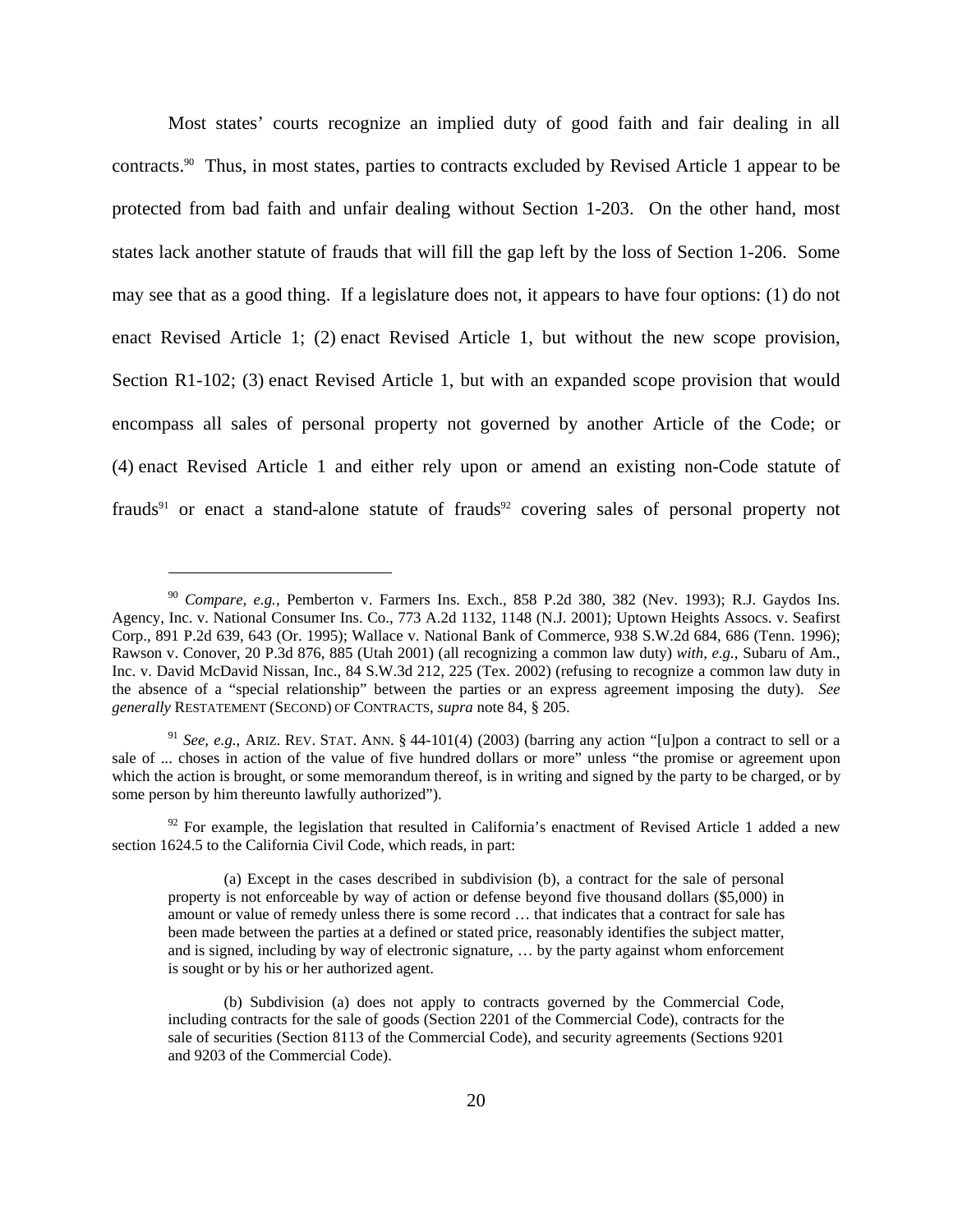governed by the Code in the wake of Revised Article 1. Enacting Section R1-102 as written and retaining a renumbered Section 1-206 is not an option because, in light of Section R1-102, a statute of frauds in Revised Article 1 would not apply to any transactions.<sup>93</sup>

Thus far, the states that have enacted Revised Article 1 have not addressed the effects of its narrowed scope provision, and nothing I have read or heard suggests that any state has declined to enact Revised Article 1 because of Section R1-102's effects. Enacting Section R1- 102 as written will foster uniformity. That said, a legislature enacting Revised Article 1 without Section R1-102, or with an amended Section R1-102 that broadens the scope of Revised Article 1 to include transactions that are within the implied scope of current Article 1, should have a negligible impact on commerce, as the net effect would be to keep the scope of Revised Article 1 the same as that of current Article 1. Enacting or amending a non-UCC statute of frauds to require a signed writing evidencing a contract for the sale of personal property not governed by Article 2 or 8 should, likewise, have a negligible impact on commerce, as the net effect would be to require a signed writing only in cases in which current law already does so.

CAL. CIV. CODE § 1624.5 (West Supp. 2011); *see also, e.g.*, R.I. GEN. LAWS ANN. § 9-1-4(7) (West Supp. 2011) (providing that "No action shall be brought … [e]xcept in cases to which the Uniform Commercial Code (Title 6A) applies, … to charge any person upon any contract for the sale of personal property beyond five thousand dollars (\$5,000) in an amount or value or remedy, unless the promise or agreement upon which the action shall be brought, or some note or memorandum thereof, shall be in writing, and signed by the party to be charged therewith, or by some other person by him or her thereunto lawfully authorized.").

 $93$  Nonetheless, this appears to be what Indiana's 2007 enactment of Revised Article 1 did. As enacted and codified, P.L. 143-2007 did not replace existing Article 1 in its entirety; rather, it deleted certain specified provisions, amended others, and added yet others. P.L. 143-2007 narrowed the scope of Article 1, *see* IND. CODE ANN. § 26-1-1-101(2) (West Supp. 2010), but neither deleted nor amended Section 26-1-1-206, *see* IND. CODE ANN. § 26-1-1-206 (West 2003). Indiana P.L. 135-2009, *see* supra note 75, amended Indiana's Revised Article 1 definition of "good faith" effective July 1, 2010, *see* IND. CODE ANN. § 26-1-1-201(19) (West Supp. 2010); but, it did not address the apparent inconsistency between IND. CODE ANN. § 26-1-1-101(2) and IND. CODE ANN. § 26-1-1-206. Florida's Revised Article 1 enactment also took the form of selective amendments; however, it expressly repealed former Section 1-206 effective January 1, 2008. *See* FLA. STAT. ANN. § 671.206 (West Supp. 2011).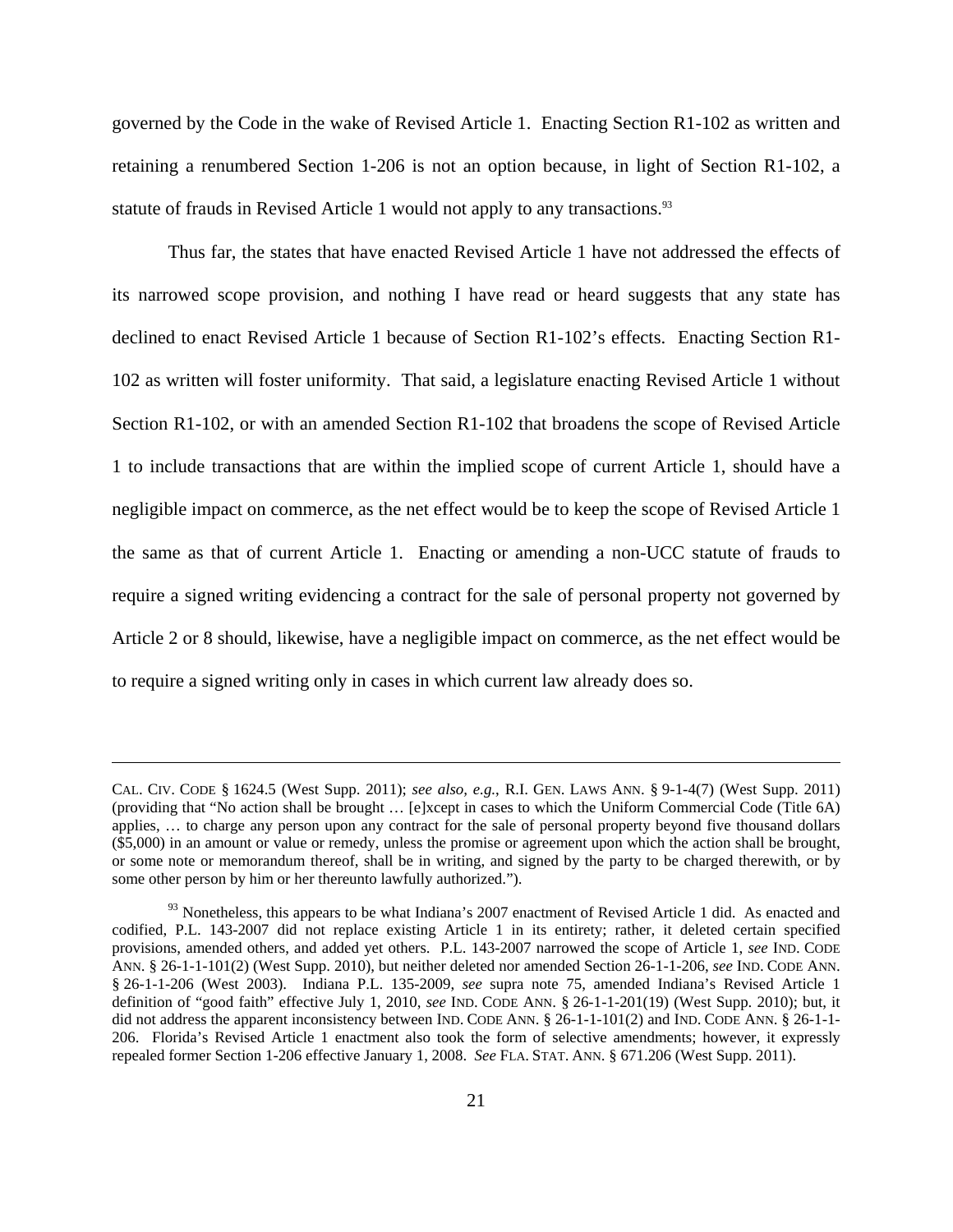# **D. Good Faith**

The only real disagreement among the states that have enacted Revised Article 1 thus far is whether to enact Revised Article 1's unitary good faith standard or retain a bifurcated standard that holds merchants and others assumed to have knowledge of commercially reasonable practices to a higher good faith standard than it does non-merchants and others assumed not to have knowledge of commercially reasonable practices.<sup>94</sup> While the balance among enacting states has tipped markedly toward Revised Section 1-201(b)(20) in the last few years, enough states have declined to adopt the uniform definition that it is difficult to claim that either adopting Revised Section 1-201(b)(20) or retaining pre-Revised Section 1-201(19) will promote interstate uniformity.95

Assuming that pre-Revised Section 1-201(19) affords non-merchants at least as much protection in U.C.C. transactions as a state's common law duty of good faith and fair dealing would afford them in a non-U.C.C. transaction, the key question seems to be whether enacting uniform Section R1-201(b)(20) would afford non-merchants less protection than a state's common law duty of good faith and fair dealing. If so, and assuming further that a legislature does not wish to erode the good faith protection afforded non-merchants in transactions governed by its current U.C.C., then it could reject the unitary good faith standard of uniform Section R1-  $201(b)(20)$ , and leave pre-Revised Section 1-201(19) and Sections 2-103(1)(b) and 2A-103(3) in place to retain the current merchant/non-merchant distinction. Alternatively, a legislature could alter the language of Section  $R1-201(b)(20)$ , so that the unitary standard would apply "except as

<sup>94</sup> *See supra* note 16.

<sup>&</sup>lt;sup>95</sup> *See supra* text accompanying notes 74 and 75.